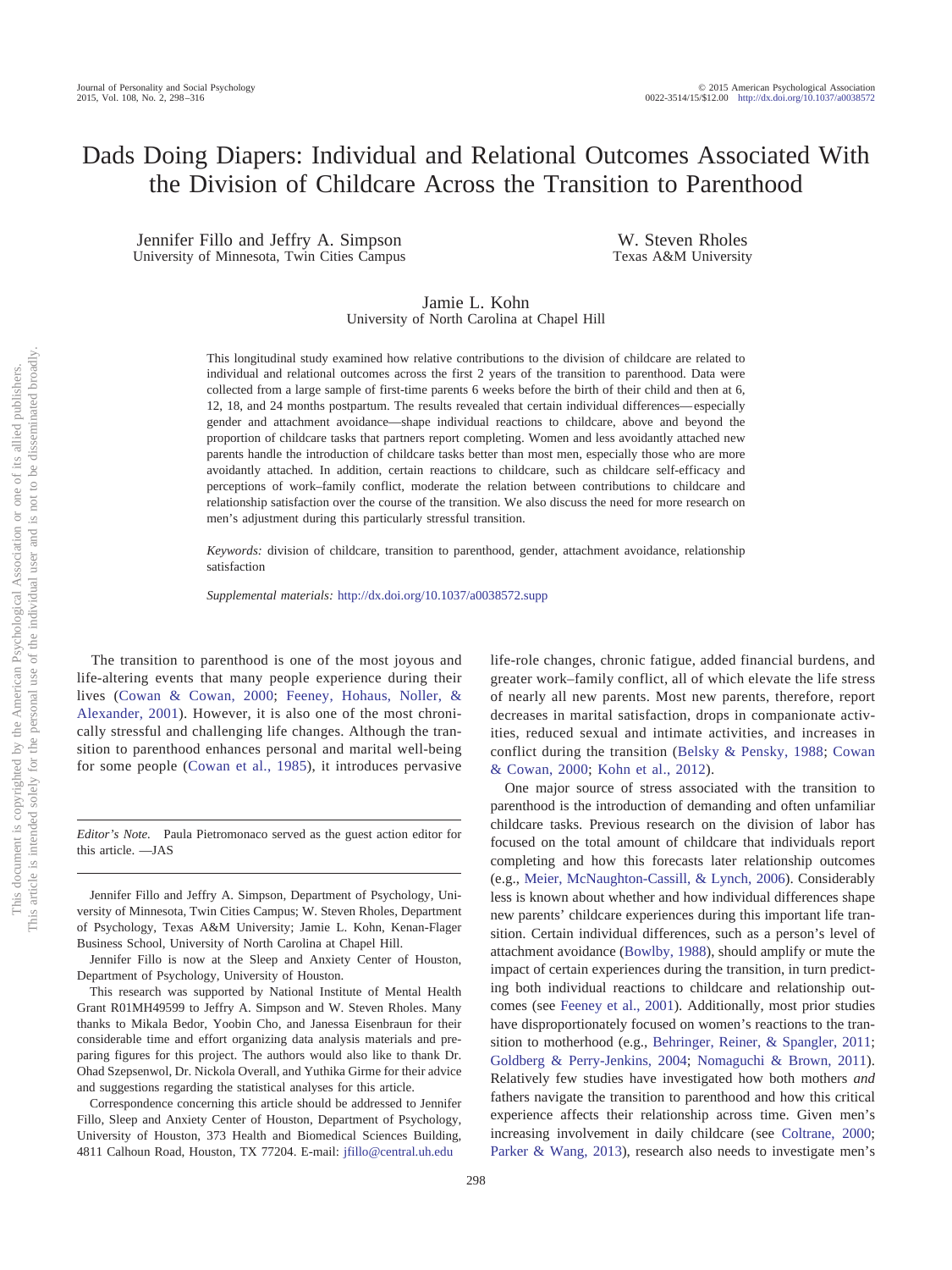adjustment over this stressful life transition (see [Aumann, Galin](#page-16-4)[sky, & Matos, 2011\)](#page-16-4).

The current research fills a number of major gaps in our knowledge by focusing on the role of *individual differences* in shaping *both* mothers' and fathers' experiences during the transition to parenthood. Specifically, we followed a large sample of married couples from approximately 6 weeks before the birth of their first child to 2 years postpartum. We assessed wives' and husbands' perceived contributions to childcare (relative to their spouse), their reactions to those contributions, relevant individual difference variables believed to shape those reactions, and relationship satisfaction prenatally and then at 6, 12, 18, and 24 months postpartum. We tested a series of hypotheses addressing whether and how two theoretically relevant individual differences— gender and attachment avoidance—moderate individuals' reactions to their contributions to childcare as well as how these individual differences and reactions moderate relationship-level outcomes—particularly relationship satisfaction—associated with each partner's relative childcare contributions. We also documented the time-course of these effects over the first 2 years of the transition to parenthood. In doing so, we sought to identify factors that protect partners and marriages from negative consequences, as well as those that exacerbate negative consequences.

## **Childcare and the Transition to Parenthood**

One of the most prominent changes associated with having a newborn is the introduction of daily childcare tasks. The stress associated with negotiating the division of these tasks and their completion can take a significant toll on new parents and their relationship. In fact, the most common source of conflict identified by new parents is the division of childcare [\(Cowan & Cowan,](#page-17-0) [2000;](#page-17-0) [Kluwer, Heesink, & Van de Vliert, 1996,](#page-17-8) [1997\)](#page-17-9). Thus, when investigating personal and relational adjustment across the transition to parenthood, it is important to consider not only how childcare is divided, but also new parents' reactions to their childcare contributions.

There are numerous characteristics of childcare tasks that make them a particularly pronounced source of stress during the transition to parenthood. First, childcare tasks are novel for new parents. Most individuals have little experience with childcare before becoming parents, particularly men [\(Cowan & Cowan, 2000\)](#page-17-0). As a result, many new parents are likely to be uncomfortable and less confident about their ability to complete childcare tasks well. Second, negotiating the division of childcare is a novel relationship stressor for most new parents. Even though virtually all couples have experienced other major sources of stress (e.g., work, finances), childcare-related stress presents a new challenge that couples must resolve in the context of their relationship. Third, the completion of childcare tasks— especially during infancy—is demanding in a way that most life tasks are not. Whereas household chores can be postponed to the weekend, many childcare tasks, such as changing diapers and soothing a crying infant, must be done immediately. Fourth, the inherently unpredictable nature of childcare adds to its stressfulness. Although new parents can plan certain tasks, such as when and how often their child needs to eat or sleep, they cannot anticipate when their child will get sick, not want to take a nap, or throw a temper tantrum. Because childcare tasks must take highest priority at any given moment, most new

parents feel a sudden "lack of control" over their lives [\(Ross &](#page-18-0) [Sastry, 1999\)](#page-18-0). Finally, childcare tasks are a chronic, unabating source of stress [\(Cowan & Cowan, 2000;](#page-17-0) [Feeney et al., 2001\)](#page-17-1). While many household tasks must be completed daily, weekly, or monthly, childcare tasks—particularly during infancy—must be completed every few minutes or hours. Childcare, therefore, is never truly finished. Given the chronically demanding and unpredictable nature of childcare, as well as the pivotal role it assumes in the transition to parenthood, the current study focused on relations between new parents' relative contributions to childcare tasks and both individual-level and relationship-level adjustment across the first 2 years of the transition to parenthood.

## **Individual Differences and Reactions to Childcare**

Despite the fact that childcare tasks are a major source of stress during the transition to parenthood, their likely ties to personal and relational outcomes are not as straightforward as "greater childcare results in more personal, marital, or family problems." These relations are complex, and research on this topic has yielded mixed findings. When studies have found relations between childcare and relationship outcomes, the patterns are often quite different for men and women (e.g., [Meier, McNaughton-Cassill, & Lynch,](#page-17-4) [2006;](#page-17-4) [Stevens, Kiger, & Mannon, 2005;](#page-18-1) [Stevens, Kiger, & Riley,](#page-18-2) [2001;](#page-18-2) [Walzer, 1996\)](#page-18-3). Further, some research altogether failed to find any relations between childcare and relationship outcomes (e.g., [Ehrenberg, Gearing-Small, Hunter, & Small, 2001;](#page-17-10) [Pedersen,](#page-17-11) [Minnotte, Mannon, & Kiger, 2011\)](#page-17-11). In an attempt to clarify the nature of the relations between childcare and relationship outcomes, researchers have examined the roles of an ever-widening range of demographic variables (e.g., socioeconomic status, hours of paid work, education) and attitude domains (e.g., parenting attitudes, gender role attitudes, perceived fairness). However, discrepant findings persist in this literature.

To provide further insight into the relations between contributions to childcare and relationship outcomes, it is crucial to consider *individual differences* that might predispose new parents to experience more stress surrounding childcare. Prospective associations between childcare contributions and relational well-being should depend in part on individual differences that shape what new parents anticipate the transition will be like, as well as their subsequent reactions to their respective childcare contributions. These individual reactions, in turn, should affect the link between childcare contributions and relational outcomes during the transition to parenthood. For example, individuals who enter the transition feeling uncomfortable about doing childcare tasks or disliking the caregiving role more generally should have more negative reactions to childcare than individuals who do not have these expectations and beliefs. These reactions, in turn, ought to color both daily interactions with their partners (spouses) and perceptions of their relationships, such as satisfaction, contributing to more negative relational outcomes over the course of this life event. Thus, a greater consideration of individual differences should help clarify which *types* of individuals are likely to fare better or worse during this particularly stressful life transition.

One group of people who should be less familiar and more uncomfortable with childcare is new fathers. In our society, most men are not socialized in caregiving roles to the same extent that women are, especially with respect to caring for infants. Men's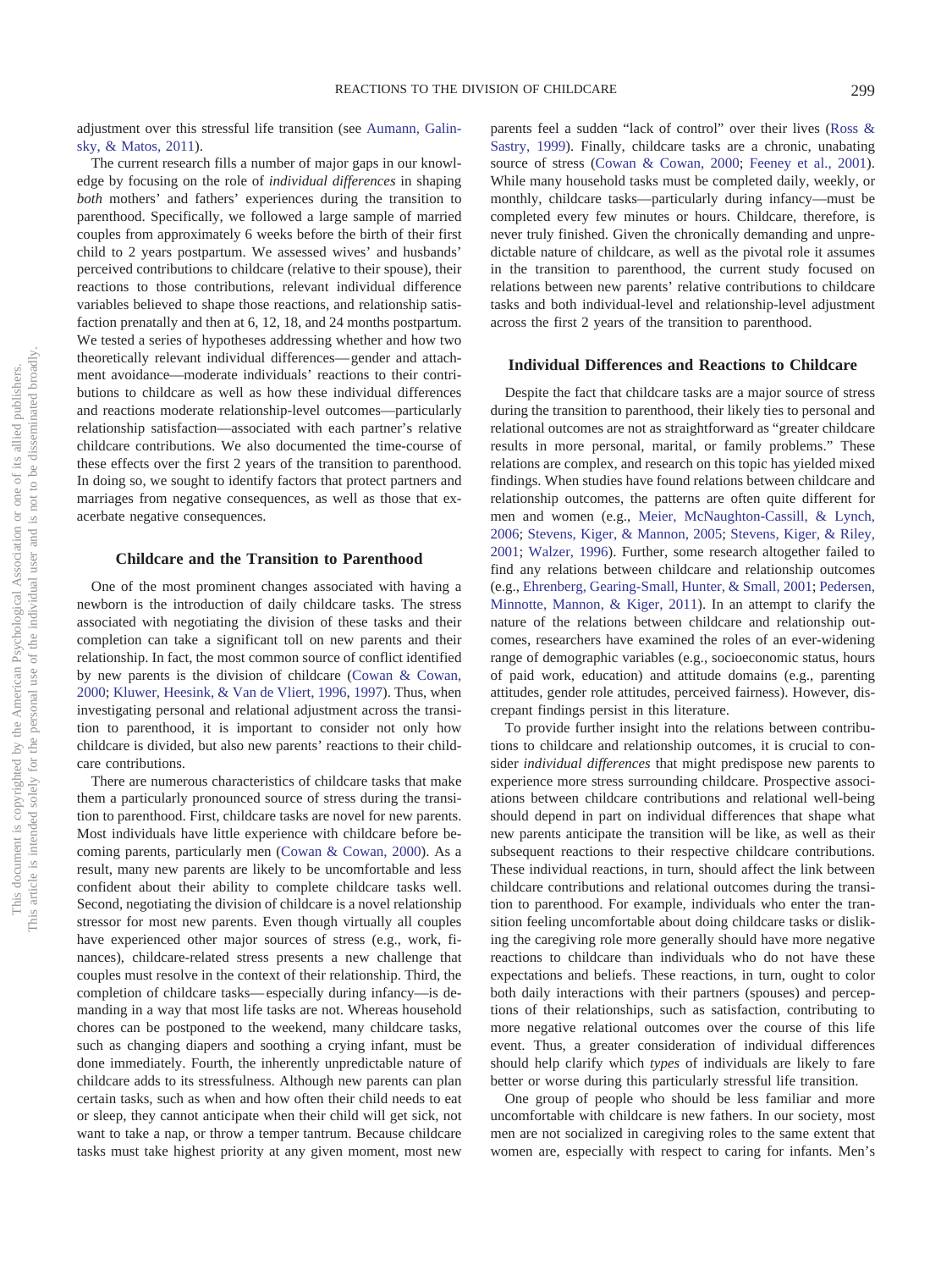general reactions to childcare, therefore, may be different than women's reactions. In addition, people who value their independence and autonomy and do not like providing care to others should also react negatively, especially when they perceive they are doing relatively large amounts of childcare. As we shall see, this should be particularly true of avoidantly attached people especially highly avoidant men—who not only dislike having to care for others [\(Bowlby, 1979;](#page-16-5) [Rholes, Simpson, Blakely, Lani](#page-17-12)[gan, & Allen, 1997\)](#page-17-12), but may feel "trapped" or "confined" in their role as new fathers. We first discuss gender differences, and then turn to attachment avoidance.

## **Gender Differences**

Although childcare is a major source of stress for *both* new mothers and new fathers, gender is an important variable to consider when studying individual reactions to childcare. In couples who engage in "traditional" division of labor, the majority of childcare tasks are completed by mothers. Although women still complete the vast majority of childcare in most cultures, this pattern is changing, with men becoming more involved in childcare in the United States since the 1960s (see [Coltrane, 2000;](#page-16-3) [Parker & Wang, 2013\)](#page-17-7). Over the same time period, however, women have more than doubled the amount of time they spend on childcare [\(Parker & Wang, 2013\)](#page-17-7), and they continue to complete about twice as much childcare as their husbands [\(Eagly & Carli,](#page-17-13) [2007\)](#page-17-13). Thus, despite the fact that the gap has narrowed in the U.S. between men's and women's contributions to childcare [\(Bianchi,](#page-16-6) [Milkie, Sayer, & Robinson, 2000\)](#page-16-6), being female remains the single best predictor of completing household and childcare tasks [\(Col](#page-16-3)[trane, 2000\)](#page-16-3). Consequently, the introduction of new childcare tasks during the transition to parenthood should result in different amounts of new work for most women compared with most men, and their reactions to these tasks may be markedly different.

Women's comparatively greater contribution to childcare, however, does not mean they should necessarily experience more negative outcomes across the transition to parenthood. In fact, women may, on average, have more positive reactions to new childcare tasks than most men do. Women are socialized to adopt more of a relational or communal orientation toward others [\(Bem,](#page-16-7) [1974;](#page-16-7) [Spence, Helmreich, & Stapp, 1974\)](#page-18-4), which makes caring for others more central to the female gender role. From the time they first engage in caregiving-related play as children until they care for their own children as adults, most women gain more experience with (or have more prolonged exposure to) childcare tasks than is true of most men. This, in turn, leads to greater comfort with and confidence in completing most childcare tasks. This greater comfort may also lead women to feel relatively more satisfied with the childcare they do complete [\(Ehrenberg et al., 2001\)](#page-17-10). Indeed, new mothers report greater infant care self-efficacy and greater parenting satisfaction than new fathers do [\(Elek, Hudson, & Bouffard,](#page-17-14) [2003;](#page-17-14) [Hudson, Elek, & Fleck, 2001\)](#page-17-15). Thus, despite the fact that most women engage in significantly more childcare tasks than most men, women's reactions to these tasks should be more positive than their male partners' reactions.

Recent research also suggests that men tend to struggle with their increasing, albeit still considerably lower, involvement in childcare. Data from the 2008 National Study of the Changing Workforce (NSCW) indicates that most men now experience

greater work–family conflict than most women do, whereas there was no gender difference in 1977 [\(Galinsky, Aumann, & Bond,](#page-17-16) [2009\)](#page-17-16). Exploring the reasons behind this shift, [Aumann, Galinsky,](#page-16-4) [and Matos \(2011\)](#page-16-4) proposed that most men are struggling with the "new male mystique," namely the pressures that men should be more involved with their families while still serving as the primary financial provider [\(Bianchi, Robinson, & Milkie, 2006;](#page-16-8) [Prentice &](#page-17-17) [Carranza, 2002;](#page-17-17) [Townsend, 2002\)](#page-18-5). In essence, men are now experiencing the conflict that many women dealt with when they first entered the workforce many years ago. The pressure to be a good financial provider should be especially pronounced during the transition to parenthood, when many working women take time off of work, often without pay [\(U. S. Department of Health & Human](#page-18-6) [Services, 2011\)](#page-18-6). As a result, the transition to parenthood should be an especially difficult time for new fathers as they struggle to be engaged in childcare tasks (with which they typically are unfamiliar and uncomfortable) while simultaneously trying to support their families financially.

Not only should men and women cope with new childcare tasks differently, but their reactions may affect their relationship satisfaction somewhat differently. Indeed, researchers in this field have noted that, "predicting marital satisfaction is a complicated business, with men and women responding differently to the same features in the relationship" [\(Stevens et al., 2001,](#page-18-2) p. 525). Because the division of childcare is the most common source of conflict for new parents [\(Cowan & Cowan, 2000;](#page-17-0) [Kluwer et al., 1996,](#page-17-8) [1997\)](#page-17-9), men's and women's personal adjustment and reactions to childcare should affect their daily interactions with one another and, therefore, their marital satisfaction across the transition. This carry-over to the marital relationship may be especially pronounced for men, who typically view childcare as primarily the responsibility of their wives/partners [\(Feeney et al., 2001\)](#page-17-1).

In sum, the roles and experiences of new mothers and new fathers are different across the transition to parenthood (see [Cowan](#page-17-0) [& Cowan, 2000\)](#page-17-0). Although women typically make relatively larger childcare contributions than their male partners across the transition, men's and women's differential experience and comfort with childcare should lead men to have less positive reactions to childcare tasks than women, such as reporting smaller gains in self-efficacy from their childcare contributions. These reactions, in turn, should carry forward to differentially predict marital outcomes, such as marital satisfaction, for each gender across the transition.

### **Attachment Avoidance**

According to [Bowlby \(1979\),](#page-16-5) avoidant people "are deeply distrustful of close relationships and terrified of allowing themselves to rely on anyone else, in some cases in order to avoid the pain of being rejected and in others to avoid being subjected to pressure to become someone else's caretaker" (p. 138). The chronic stress associated with the transition to parenthood, which involves negotiating new life roles and tasks with one's romantic partner while also providing constant care to a highly dependent infant, should be especially taxing on highly avoidant people [\(Bowlby,](#page-16-1) [1988;](#page-16-1) [Feeney et al., 2001\)](#page-17-1).

Most highly avoidant individuals have been rejected or have received poor care in prior relationships [\(Bowlby, 1973\)](#page-16-9). Based on these experiences, they have learned to be self-reliant, which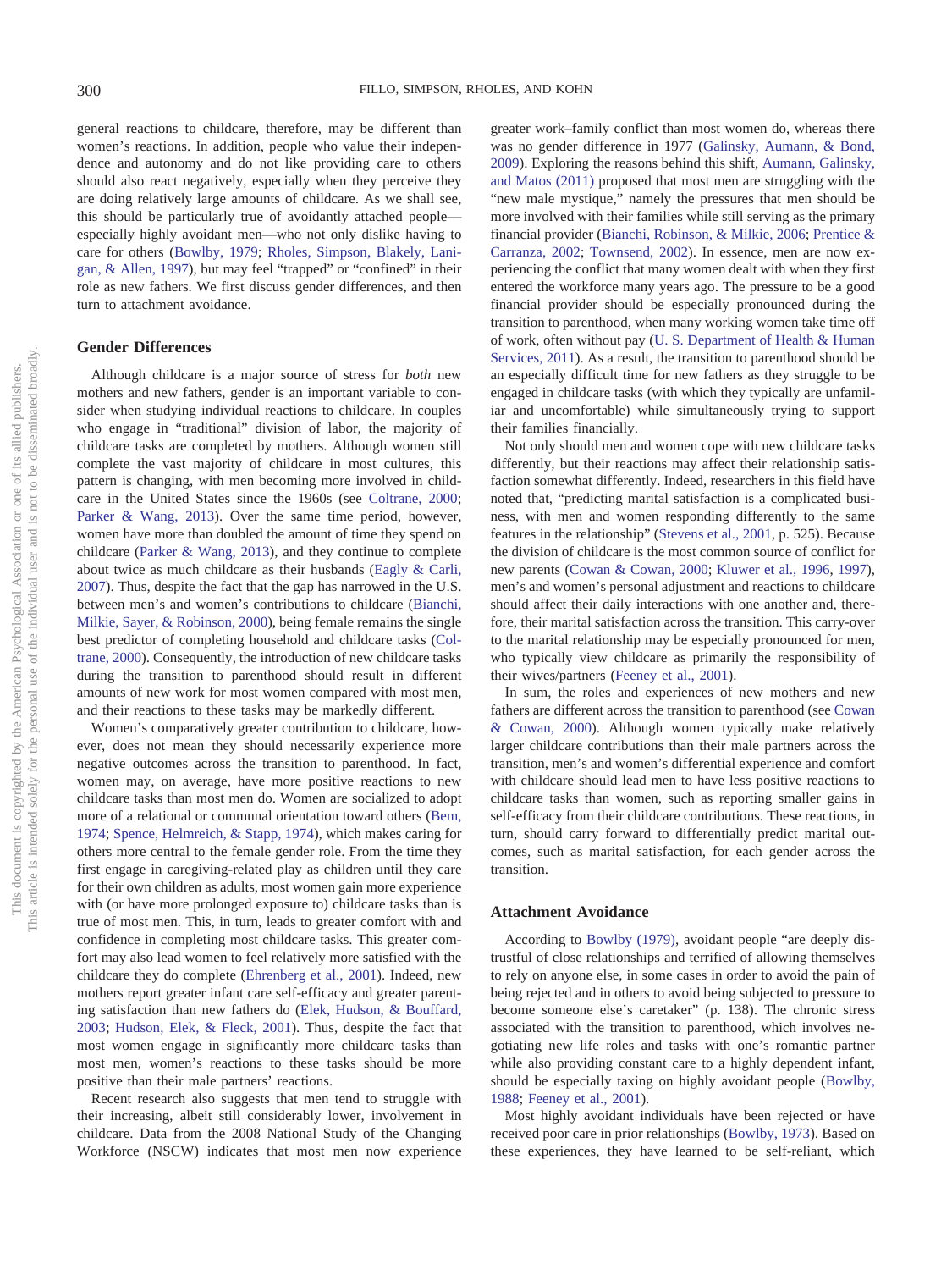entails not seeking or requesting support when they are upset, and not readily providing comfort or support when close others are distressed [\(Simpson, Rholes, & Nelligan, 1992\)](#page-18-7). According to [Mikulincer and Shaver \(2003\),](#page-17-18) highly avoidant individuals use deactivating strategies to dampen and control their negative emotions in stressful situations, which can be accomplished by ignoring, denying, or downplaying the presence or severity of stressors. These strategies also keep their attachment systems deactivated.

Given their difficult relationship histories, highly avoidant individuals both strongly dislike and feel uncomfortable in caregiving roles [\(Bowlby, 1979;](#page-16-5) [Mikulincer & Shaver, 2007;](#page-17-19) [Rholes et](#page-17-12) [al., 1997\)](#page-17-12). Having to constantly be "on call" to provide care to a needy infant should threaten the strong needs of highly avoidant people to remain independent and autonomous [\(Bowlby, 1988\)](#page-16-1). Caring for an infant should compromise their ability to control their time, what they do, and what they can negotiate with their romantic partners. The chronically stressful nature of the transition to parenthood should also make it difficult for highly avoidant individuals to keep their attachment systems deactivated and their negative emotions down-regulated [\(Simpson & Rholes, 2012\)](#page-18-8).

Consistent with this reasoning, highly avoidant individuals are less interested in becoming parents compared with their same-aged peers, they have more negative perceptions of what young children are like, and they expect to derive little satisfaction from being a parent [\(Rholes et al., 1997\)](#page-17-12). Before having children, highly avoidant individuals also anticipate [\(Rholes et al., 1997\)](#page-17-12) and perceive [\(Rholes, Simpson, & Friedman, 2006\)](#page-17-20) that parenting will be more stressful and less rewarding than other people do. Once they become parents, highly avoidant individuals report feeling less close to their newborns [\(Wilson, Rholes, Simpson, & Tran,](#page-18-9) [2007\)](#page-18-9), and avoidant mothers offer less behaviorally rated help/ support when teaching their toddlers challenging tasks [\(Rholes,](#page-17-21) [Simpson, & Blakely, 1995\)](#page-17-21). They also strive to reestablish personal control and autonomy when engaged in different types of caregiving roles, including those beyond parenting (see [Mikulincer](#page-17-19) [& Shaver, 2007,](#page-17-19) for a review). Highly avoidant people do not base their self-worth or well-being on how well or how much they provide care to others [\(Bowlby, 1979\)](#page-16-5). Therefore, even though avoidant people think they will be skilled parents [\(Rholes et al.,](#page-17-12) [1997\)](#page-17-12), their contributions to childcare should not be systematically related to their feelings of self-efficacy as a new parent.

Highly avoidant people should also be more likely to perceive that their new baby is "interfering" with other aspects of their lives, such as work, which should further threaten their sense of autonomy and independence. Avoidant individuals place considerable importance on goal achievement and personal advancement [\(Feeney, 2008;](#page-17-22) [Mikulincer & Shaver, 2007\)](#page-17-19), and they view their careers and other life interests as one way to maintain autonomy and avoid spending excessive time with (or experiencing too much intimacy with) their spouses and family [\(Hazan & Shaver, 1990\)](#page-17-23). To the extent that highly avoidant individuals perceive that their child is blocking or impeding their other important life goals, they should feel that their autonomy is being restricted by their new family roles, responsibilities, and obligations. Because they cannot totally disregard or sidestep these family responsibilities, however, highly avoidant individuals are likely to feel resentful and perceive greater conflict between these responsibilities and their outside lives, namely their careers.

Not only should highly avoidant individuals have more difficulty adjusting to parenthood for all the reasons mentioned above, but their reactions to the division of childcare in their romantic relationship ought to color how they perceive and interact with their spouses across the transition. New parents' interactions and discussions often focus on childcare, which commonly results in conflict. Hence, it is easy to envision how avoidant individuals' reactions to childcare, such as the resentment they may feel toward their child for "interfering" with their personal or professional goals, could generalize to their romantic partners and shape their relationship perceptions as well. Additionally, parenthood's unrelenting demands for time, attention, and care should make the normal deactivating strategies used by highly avoidant people less effective, because they cannot easily sidestep or disregard the many tasks and responsibilities they must do as new parents. Because they cannot rely on deactivating strategies to manage their negative emotions, highly avoidant people should have more a difficult time regulating their negative thoughts, feelings, and behaviors while interacting with their romantic partners during this chronically stressful, caregiving-focused life transition [\(Berant,](#page-16-10) [Mikulincer, & Florian, 2001\)](#page-16-10). This should be particularly true when highly avoidant people perceive they are making high contributions to childcare [\(Bowlby, 1988\)](#page-16-1).

There also are compelling reasons to anticipate that gender will moderate this impact of avoidance, with effects being stronger for highly avoidant men than for highly avoidant women. Highly avoidant men should have the most negative reactions to childcare. They should have a particularly difficult time regulating their negative thoughts, feelings, and behaviors when interacting with their romantic partners across the transition and, as a result, they should view their partners the most negatively. Although many fathers are now sharing more of the childcare burden, men's and women's reactions to childcare are still quite different. As discussed above, compared with most men, many women enter the transition with greater exposure to childcare and more experience and confidence with caregiving. In addition, caregiving is a central component of the expectations associated with motherhood [\(John](#page-17-24)[ston & Swanson, 2006\)](#page-17-24), but not necessarily with fatherhood (e.g., [Townsend, 2002\)](#page-18-5). The norms and expectations related to childcare, therefore, are more clearly defined for mothers than for fathers. Although avoidant women should not typically enter parenthood with as strong of a desire to care for an infant as secure women do [\(Wilson, Rholes, Simpson, & Tran, 2007\)](#page-18-9), the fact that they enter the transition with greater knowledge and clearer expectations regarding their maternal role may put them in a better position to provide care than men, generally speaking. By comparison, when the unique configuration of lower caregiving knowledge/skills, ill-defined role expectations, and low motivation or interest in parenting comes together (as it should for highly avoidant men) this should produce a "perfect storm," producing especially negative outcomes across the transition to parenthood for highly avoidant men.

In sum, given their experiences, concerns, and motivations, highly avoidant individuals should have more negative reactions to their contributions to childcare, and these reactions should negatively color their perceptions of their relationships across the transition to parenthood. Specifically, when avoidant individuals report making relatively high childcare contributions, they should perceive greater conflict between their work and family lives.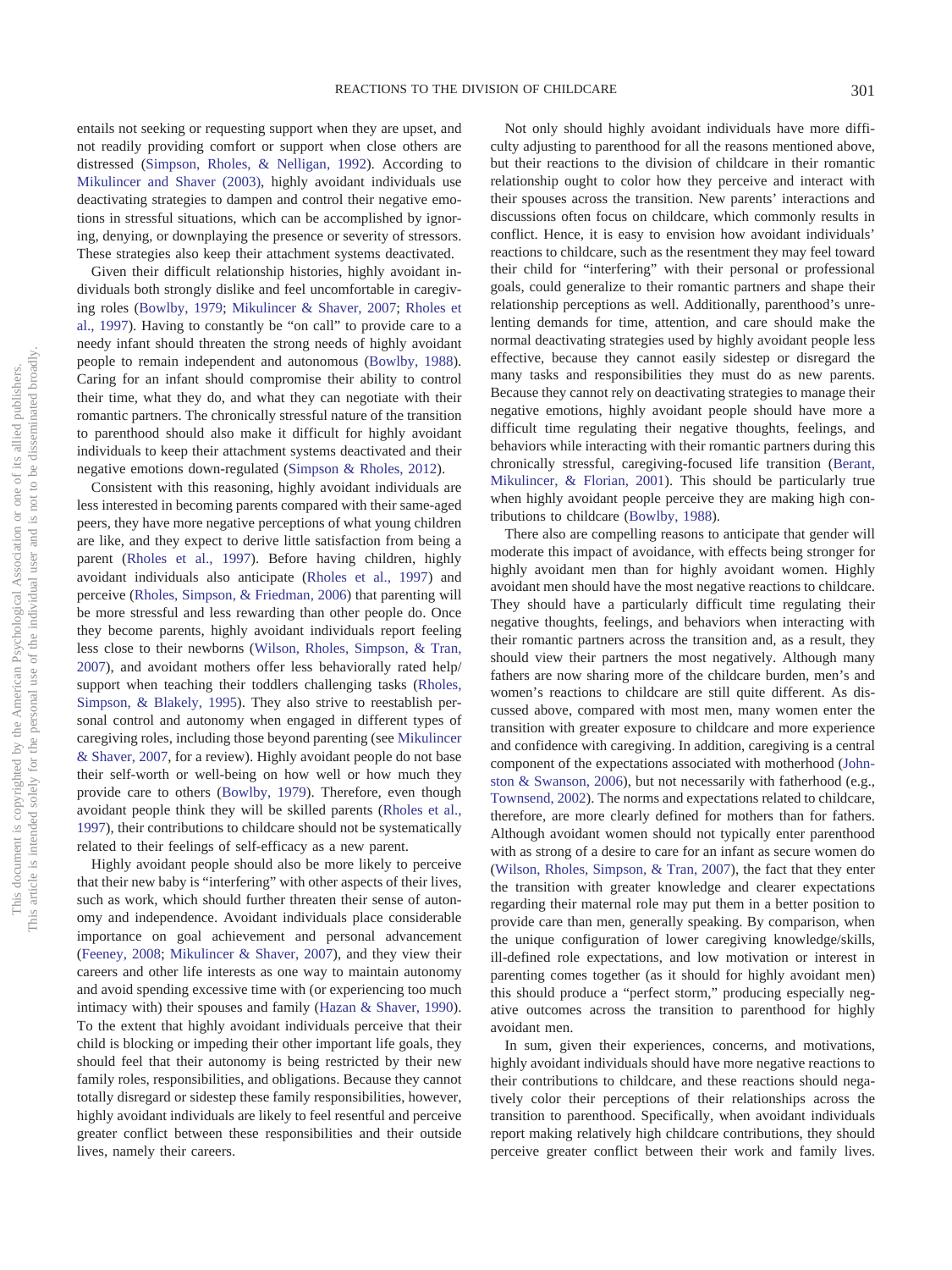Perceptions of greater work–family conflict should have a negative effect on relationship satisfaction across the transition, especially for those who report making relatively high childcare contributions. High contributions to childcare should also have a negative impact on relationship satisfaction trajectories, particularly for highly avoidant men.

## **The Present Study**

In this longitudinal study, we studied the predictors of individual and relational outcomes associated with the division of childcare over the first two years of the transition to parenthood in a large sample of married couples. The general model that guided our thinking and hypotheses is shown in [Figure 1.](#page-4-0)

Specifically, we examined: (a) how certain individual differences (gender, avoidance, and their interaction) shape individuals' reactions to their contributions to childcare; and (b) how these individual differences and reactions combine to moderate the relation between contributions to childcare and relationship outcomes across the transition to parenthood. Data were collected at five assessment waves: approximately 6 weeks before birth, and at 6, 12, 18, and 24 months postpartum. At each wave, both partners (both spouses) completed self-report measures of their contributions to childcare (relative to the partner), attachment orientations (e.g., avoidance), childcare self-efficacy, work–family conflict, and martial satisfaction. We tested the following hypotheses.

## **Hypotheses for Individual Outcomes**

We anticipated that gender and attachment avoidance would moderate the connection between individuals' relative contributions to childcare and their reactions to childcare (see the first three boxes in [Figure 1\)](#page-4-0). Although we did not have specific predictions, we also examined whether the effects of these individual differences compounded over time to predict changes in individual reactions to childcare across the transition to parenthood.

*Hypothesis 1:* The relation between contributions to childcare and childcare self-efficacy should be moderated by gender; women should report greater childcare self-efficacy than men, particularly among those who report making relatively high contributions to childcare.

*Hypothesis 2:* The relation between contributions to childcare and perceptions of work–family conflict should be moderated by gender and attachment avoidance; higher attachment avoidance should predict greater perceptions of work–family conflict, particularly among men who report making relatively high contributions to childcare.

## **Hypotheses for Relationship Outcomes**

These individual differences (i.e., gender, attachment avoidance) and reactions to childcare (i.e., childcare self-efficacy, perceptions of work–family conflict) should also moderate the relations between contributions to childcare and the quality of individuals' relationships (i.e., relationship satisfaction) across the transition to parenthood (see [Figure 1\)](#page-4-0).

*Hypothesis 3:* The relation between contributions to childcare and relationship satisfaction should be moderated by gender and attachment avoidance; higher attachment avoidance should predict lower and perhaps declining relationship satisfaction trajectories across the transition, particularly among men and those who report making relatively high contributions to childcare. However, lower attachment avoidance, even when reporting relatively high contributions to childcare, should buffer individuals from lower or declining relationship satisfaction.

*Hypothesis 4:* The relation between contributions to childcare and relationship satisfaction should be moderated by gender and childcare self-efficacy; lower childcare self-efficacy should predict lower and perhaps declining relationship satisfaction trajectories across the transition, particularly for men and those who report making relatively high contributions to childcare. However, greater childcare self-efficacy, even when reporting relatively high contributions to childcare, should buffer individuals from lower or declining relationship satisfaction.

*Hypothesis 5:* The relation between contributions to childcare and relationship satisfaction should be moderated by gender and perceptions of work–family conflict; greater perceived work–family conflict should predict lower and perhaps declining relationship satisfaction across the transition, particularly for men and those who report relatively high contributions to childcare. However, lower perceived work–family conflict, even when reporting relatively high contributions to childcare,



<span id="page-4-0"></span>*Figure 1.* Model of the roles of contributions to childcare, individual differences, and individual reactions to childcare predicting relationship satisfaction across the transition to parenthood.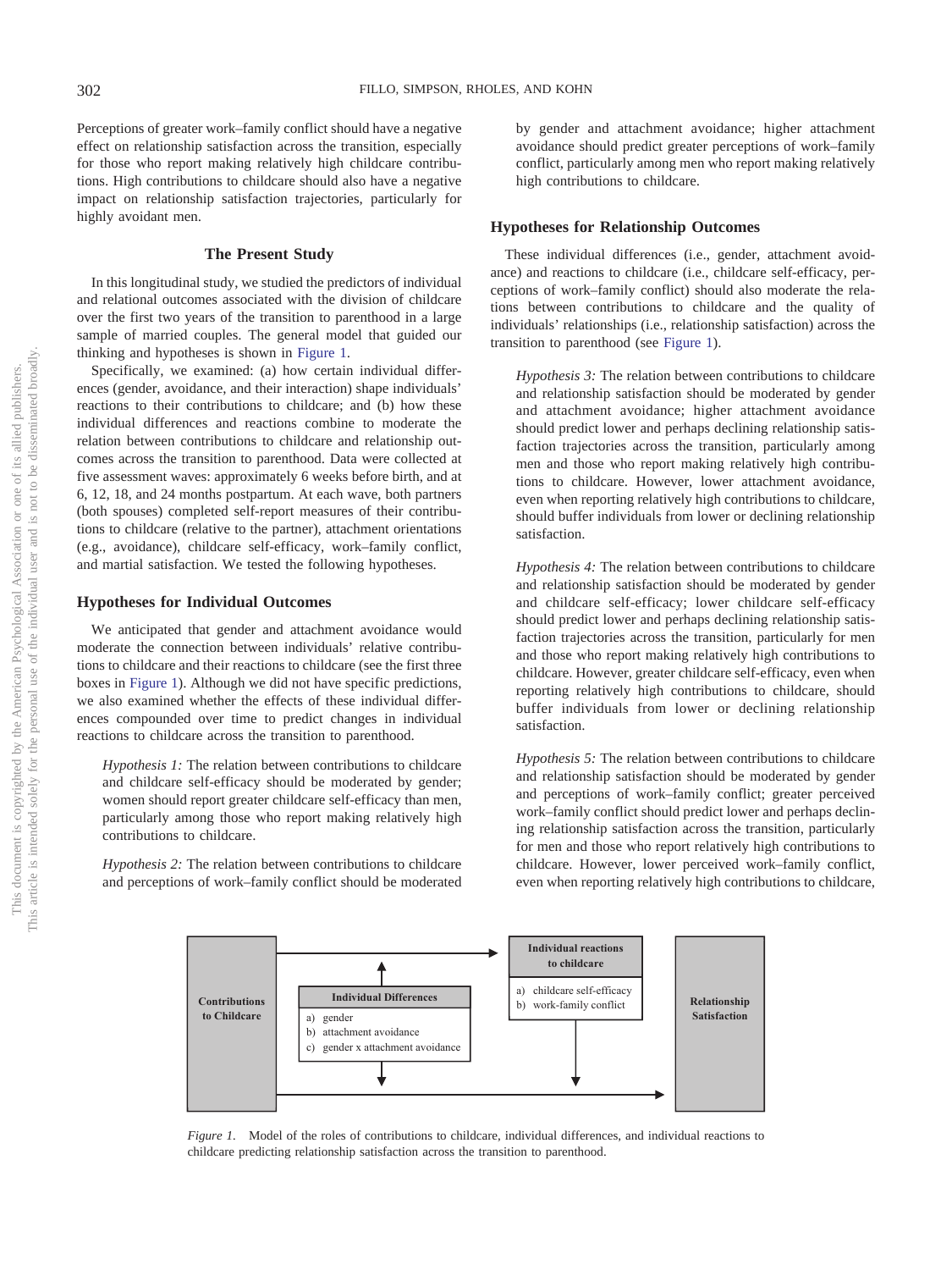should buffer individuals from lower or declining relationship satisfaction.

## **Method**

## **Participants**

Cohabiting couples expecting their first child were recruited from childbirth classes offered at a local hospital in a Southwestern U.S. city. At Time 1, 192 couples (194 women, 192 men) participated in the study. During the study, 55 couples dropped out, resulting in 137 couples (144 women, 137 men) who participated at Time 5.<sup>1</sup> At Time 1, 95% of couples were married and had been married for a mean of 3.3 years  $(SD = 2.6)$ . The remaining 5% of couples were cohabiting (but not married) and had been living together for a mean of 1.85 years  $(SD = 2.19)$ .

At Time 1, the mean ages of men and women were  $28.4$  ( $SD =$ 4.4) and  $26.7$  ( $SD = 4.1$ ) years, respectively. The majority of participants (82%) were Caucasian, 9% were Asian, and 9% were Hispanic. Forty-five percent of participants had a bachelor's degree (24% women), and an additional 25% (12% women) had a postbaccalaureate degree. Household income was moderate; 16% of the sample earned an annual household income under \$25,000, 46% earned \$25,000 –\$55,000 per year, 38% earned more than \$55,000 annually, and 6% earned over \$100,000 a year. For additional sample information, see [Rholes et al. \(2011\).](#page-18-10)

#### **Procedure**

Couples were recruited through childbirth preparation classes and fliers distributed at local hospitals. To be eligible for participation, participants had to be expecting their first child and had to be married or cohabiting with their partners. At each data collection wave, questionnaires were mailed to each partner in separate envelopes. Participants were instructed to complete their questionnaires independently (without consulting with their partners) and to return their responses to the study coordinator in separate envelopes, which were provided to them. Self-report measures were completed 6 weeks before their expected due date (Time 1) and approximately 6 months (Time 2), 12 months (Time 3), 18 months (Time 4), and 24 months (Time 5) after the birth of their child. To minimize attrition, compensation was gradually increased across the study. Couples received \$50 for completing each of the Time 1, Time 2, and Time 3 questionnaires, \$75 for completing each of the Time 4 and Time 5 questionnaires, and were entered into a drawing for two \$500 cash prizes after completing all 5 waves of the study.

## **Measures**

**Contributions to the division of childcare (DOC).** The division of childcare tasks was assessed using well-validated questions adapted from [Levy-Shiff and colleagues \(1994;](#page-17-25) [Levy-Shiff &](#page-17-26) [Israelashvili, 1988\)](#page-17-26). Specifically, participants were asked to indicate the percentage of time they spend, *relative to their partners*, completing 13 routine childcare tasks (e.g., play with the baby, change the baby's diaper, feed the baby). Each item was rated on a 10-point scale ranging from 0 (*0%–10%*) to 9 (*91%–100%*). Ratings at Time 1 indicated prenatal expectations about what the

division of childcare would be like after the child was born; ratings at all subsequent study waves reflected perceptions of the current division of childcare since the child was born. Mean scores were computed across the items within each phase, with higher scores indicating the completion of a higher percentage of childcare tasks. Across the five assessment waves, Cronbach alphas ranged from .85 to .91 for women and .83 to .93 for men.

**Attachment avoidance.** Attachment avoidance was assessed using an adapted version of the Experience in Close Relationships Scale (ECR; [Brennan, Clark, & Shaver, 1998\)](#page-16-11). The adapted ECR is a well-validated 36-item scale that asks participants to rate how well each item describes their beliefs and feelings toward romantic relationships and romantic partners *in general* (as opposed to their beliefs and feelings about their current partner/relationship). The avoidance subscale (18 items) contains items such as: "I prefer not to show partners how I feel deep down" and "I am nervous when partners get too close to me." Each item was rated on a 7-point scale ranging from 1 (*disagree strongly*) to 7 (*agree strongly*). Mean scores were computed across the items within each phase, with higher scores indicating greater attachment avoidance. Across the five assessment waves, Cronbach alphas ranged from .87 to .96 for women and .84 to .94 for men.

**Childcare self-efficacy.** The sense of self-efficacy that new parents' derived from completing childcare tasks was measured using a 12-item scale adapted from [Pistrang \(1984\).](#page-17-27) Each item was rated on a 5-point scale ranging from 1 (*never*) to 5 (*very often*). Participants were asked to "think about the daily activities of taking care of your baby, and then think of how often you feel each of the following things." Example items include: "My baby gives me a feeling of self-fulfillment," "My baby makes me feel more competent," and "My baby gives me a feeling of self-worth." Ratings at Time 1 indicated prenatal expectations about childcare self-efficacy once the baby was born; ratings at all subsequent study waves reflected current perceptions of childcare selfefficacy. Mean scores were computed across the items within each phase, with higher scores indicating greater childcare self-efficacy. Across the five assessment waves, Cronbach alphas ranged from .89 to .94 for women and .91 to .94 for men.

**Work–family conflict.** Three items developed by [Yang,](#page-18-11) [Chen, Choi, and Zou \(2000\)](#page-18-11) assessed perceptions of conflict and interference between participants' work and family responsibilities. Example items include: "How much conflict do you feel there is between the demands of your job and your family life?" and "How much does your family situation interfere with your job?" Each item was rated on a 7-point scale ranging from 1 (*not at all/none*) to 7 (*a lot*). Mean scores were computed across the items within each phase, with higher scores indicating greater work– family conflict. Across the five assessment waves, Cronbach alphas ranged from .81 to .91 for women and from .77 to .82 for men.

**Relationship satisfaction.** Participants' satisfaction with their romantic relationship was assessed using the 10-item dyadic satisfaction subscale of the Dyadic Adjustment Scale

<sup>&</sup>lt;sup>1</sup> Because partners (spouses) completed their surveys independently and returned them in separate envelopes, sometimes only one partner completed a given wave. This resulted in unequal numbers of men and women at various study waves.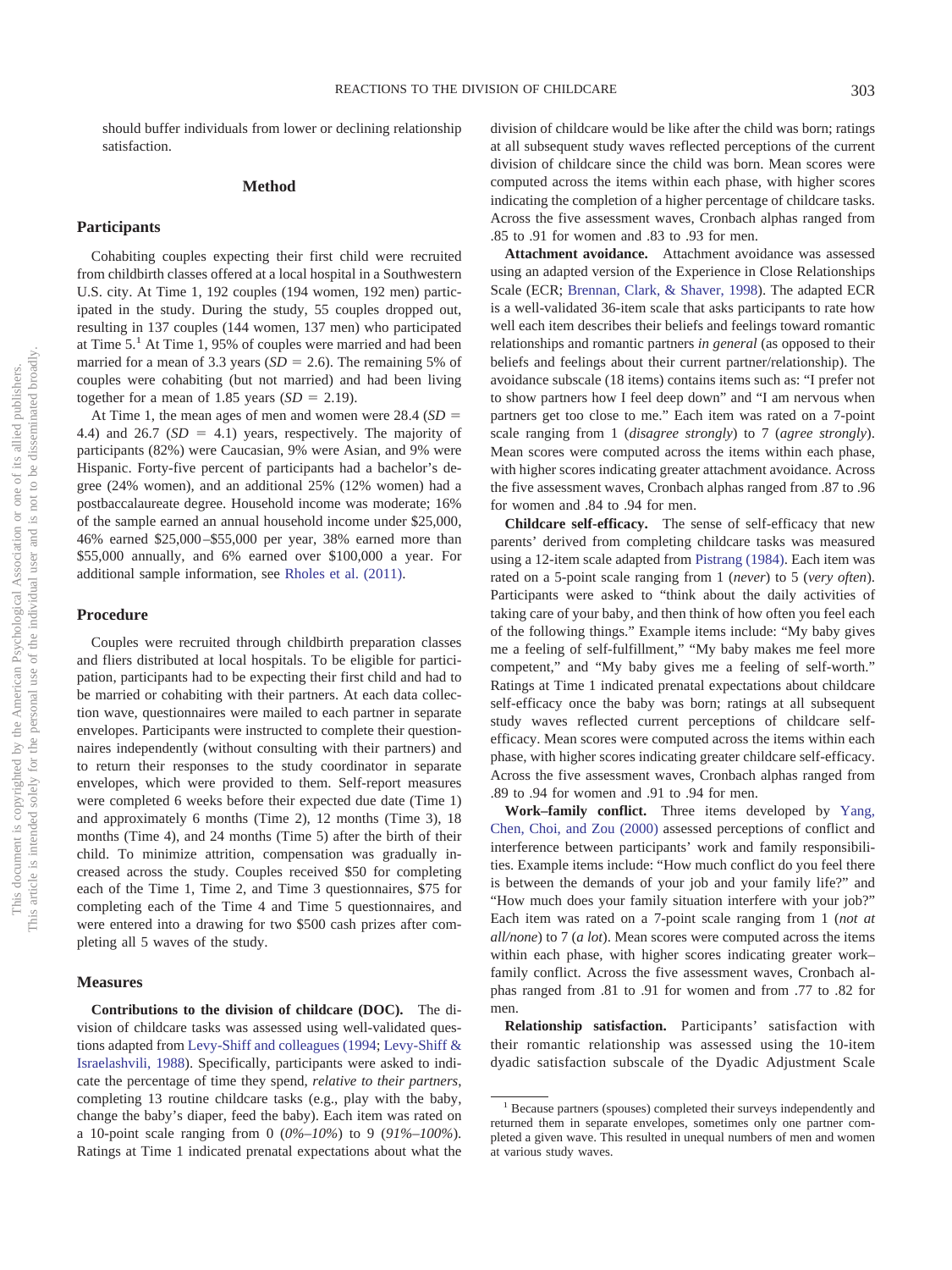[\(Spanier, 1976\)](#page-18-12). The response options vary somewhat across items; however, most items were rated on 6-point scales ranging from 1 (*never*) to 6 (*all the time*). Example items include: "In general, how often do you think that things between you and your partner/spouse are going well?," and "How often do you and your partner/spouse quarrel?" Participants also rated their overall happiness with the relationship on a 7-point scale ranging from 0 (*extremely unhappy*) to 6 (*perfect*). Scores on the dyadic satisfaction subscale could range from 0 to 50, with higher scores indicating greater satisfaction at each phase. Across the five assessment waves, Cronbach alphas ranged from .81 to .89 for women and .83 to .89 for men.

# **Results**

## **Data Analytic Models**

Data were analyzed using multilevel modeling techniques for repeated measures within dyads [\(Kenny, Kashy, & Cook,](#page-17-28) [2006\)](#page-17-28). Change in new parents' reactions to childcare and relationship satisfaction (the primary dependent measures) was modeled in two ways.<sup>2</sup> First, dyadic growth curve models were tested using multilevel modeling (MLM; [Kashy & Donnellan,](#page-17-29) [2008\)](#page-17-29). In these analyses, dyadic interdependence was modeled three ways: (a) as similarity on the outcome at time zero (by including a correlation between the spouses' intercepts); (b) as unique similarity at the specific time-points (by including a correlation between the spouses' time-specific residuals); and (c) as similarity in trajectory (by including a correlation between the spouses' slopes for time). This growth curve approach provides valuable information not only about the nature of the relations among contributions to childcare, individual differences, individual reactions to childcare, and marital satisfaction, but also about how these relations may *change* across the entire transition to parenthood period.

Because the questionnaires were completed separately by each partner and returned by mail, the precise timing of each assessment wave varied slightly within and across couples  $(SD = 0.36 - 1.23)$ months within each wave). Therefore, to accurately capture this variation, our Time variable was scored in months since the child's birth, depending on when each phase of questionnaires was returned by participants. The child's date of birth served as time zero. As a result, the intercept for all growth curve analyses indicates the outcome variable at birth, and the slope for time indicates monthly changes in that outcome variable across the transition to parenthood. All planned growth curve analyses were first conducted using both the linear and quadratic effects of time. These analyses revealed no systematic effects involving the quadratic terms, so they were dropped from the models. All growth curve results presented below include only the linear effects of time.

As a further test of the robustness of our findings, we also analyzed our data another way. Specifically, we analyzed changes in new parents' reactions to childcare and relationship satisfaction in terms of *residual change* since the prior wave. For example, for the models predicting individual reactions to childcare (i.e., childcare self-efficacy), at any given wave, relative contributions to childcare and individual differences at wave *i* were used to predict reactions to childcare at wave *i*, statistically controlling for reactions to childcare at the prior wave (*i*–1). Any significant effects of the predictor terms, therefore, represent the prediction of *residual change* in the outcome variables over the prior 6 months. These analyses, therefore, test for changes in the outcome measures within each set of adjacent waves (e.g., from Time 1 to Time 2, from Time 2 to Time 3, etc.).

For both types of analyses, gender was coded as  $-1$  for women and 1 for men. All other predictor variables were centered on the grand mean, and predictors in the growth curve models were time-varying. All possible interaction terms were included in all analyses. However, to simplify the presentation of the results, only interactions involving relative contributions to childcare and the focal moderator variables are elaborated upon for the growth curve models. Only interactions that corresponded to the focal (i.e., highest-order) growth curve effects are focused on for the residual change models.<sup>3</sup> For all significant interactions, high and low values were calculated at one standard deviation above and below the grand mean [\(Aiken & West, 1991\)](#page-16-12).

## **Preliminary Analyses**

Means and standard deviations for the variables involved in the analyses are presented in [Table 1.](#page-7-0) The values are shown for men and women separately at each wave. Correlations between these variables (as measured at Time 1) are presented in [Table](#page-8-0) [2.](#page-8-0) There was no correlation between husbands' and wives' relative contributions to childcare; however, there were significant correlations between husbands' and wives' scores on most of the other variables, indicating nonindependence between dyad members' data. We controlled for this covariation in the multilevel models.

We also evaluated whether any differences existed between participants who completed the entire study and those who dropped out. Participants were considered dropouts if they failed to complete the final wave of the study (Time 5), regardless of when they dropped out. Independent samples *t* tests (see [Table 3\)](#page-8-1) revealed no differences between completers and dropouts for any of the variables in our analyses. However, the two groups did vary on several demographic variables. Participants who dropped out reported lower household income, age, and education levels than those who completed the study.<sup>4</sup> Dropouts also had been married or involved for a shorter length of time before childbirth.

Prior to conducting the primary analyses, we also tested for gender differences in relative contributions to childcare during the transition. This model included the fixed effect of gender and treated participants' responses from all waves as the outcome variable. This analysis revealed a main effect of gender. As [Figure 2](#page-8-2) illustrates, women reported completing approximately 70% of the childcare tasks, whereas men reported com-

<sup>2</sup> Example syntax for each type of model are included in the supplemental information.<br> $3$  For all of the models examining residual change, there was always a

significant main effect of the outcome variable at the prior wave (*i*–1). <sup>4</sup> All effects reported below remain after statistically controlling for the

effects of household income and education, with one exception; the threeway interaction predicting perceptions of work–family conflict was no longer marginal.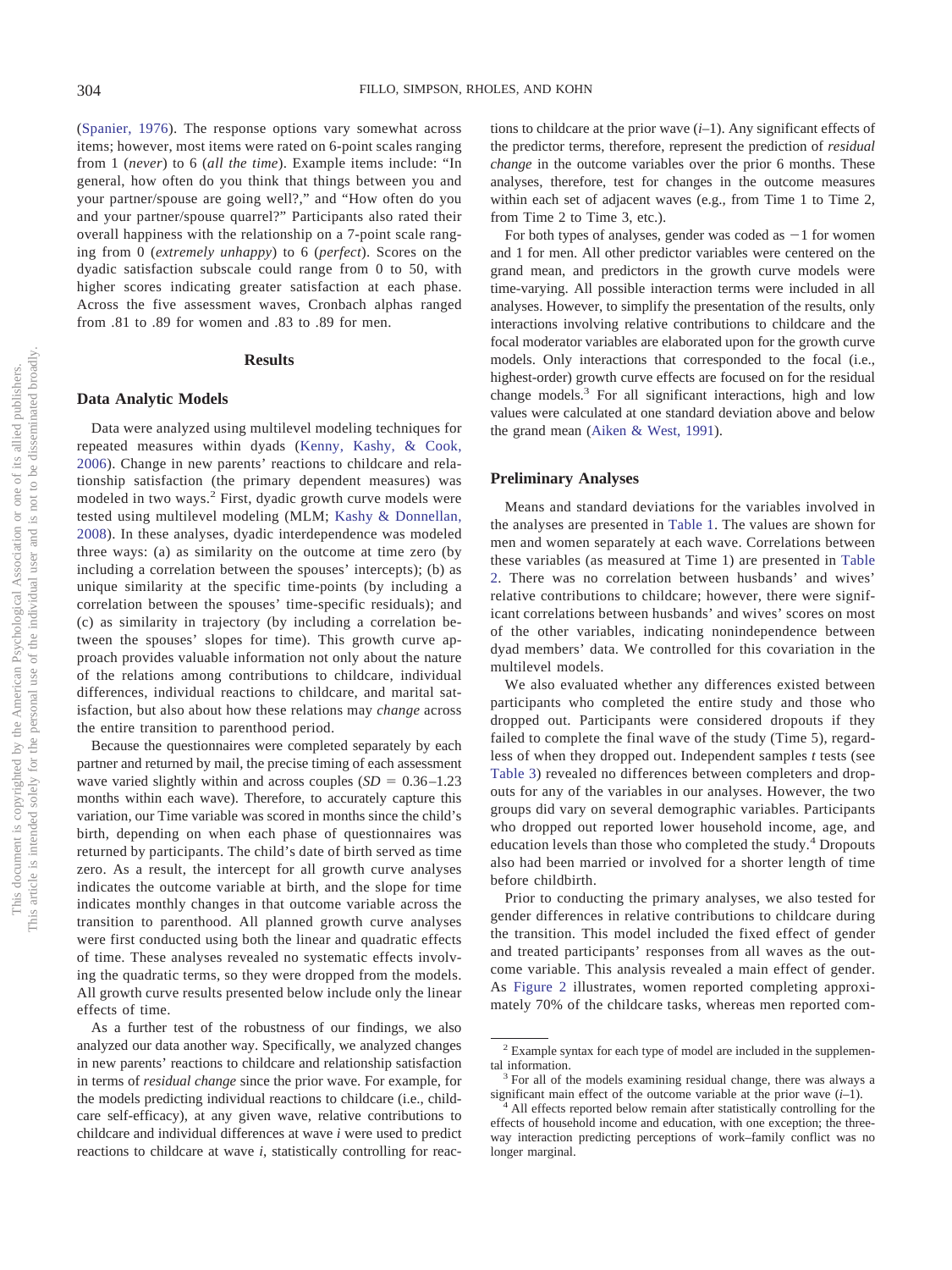|                            | Assessment wave |              |              |              |             |  |  |
|----------------------------|-----------------|--------------|--------------|--------------|-------------|--|--|
| Variable                   | Prenatal        | 6 months     | 12 months    | 18 months    | 24 months   |  |  |
| Men                        |                 |              |              |              |             |  |  |
| Contributions to childcare | 4.33(1.33)      | 3.40(1.34)   | 3.55(1.26)   | 3.49(1.13)   | 3.59(1.26)  |  |  |
| Attachment avoidance       | 2.50(0.92)      | 2.31(0.81)   | 2.34(0.89)   | 2.29(0.86)   | 2.37(0.94)  |  |  |
| Childcare self-efficacy    | 4.13(0.63)      | 4.05(0.71)   | 4.07(0.73)   | 4.15(0.72)   | 4.14(0.68)  |  |  |
| Work-family conflict       | 3.34(1.27)      | 3.74(1.33)   | 3.58(1.43)   | 3.50(1.32)   | 3.76(1.34)  |  |  |
| Relationship satisfaction  | 42.41 (5.29)    | 42.29 (4.99) | 41.59(6.84)  | 41.30(6.53)  | 40.96(6.86) |  |  |
| Women                      |                 |              |              |              |             |  |  |
| Contributions to childcare | 6.59(1.13)      | 6.98(1.26)   | 6.81(1.18)   | 6.85(1.20)   | 6.70(1.35)  |  |  |
| Attachment avoidance       | 2.35(0.93)      | 2.23(0.96)   | 2.23(0.99)   | 2.34(1.06)   | 2.36(1.14)  |  |  |
| Childcare self-efficacy    | 4.10(0.58)      | 4.21(0.63)   | 4.20(0.72)   | 4.20(0.75)   | 4.18(0.77)  |  |  |
| Work-family conflict       | 2.83(1.41)      | 2.75(1.70)   | 2.91(1.73)   | 2.77(1.65)   | 2.82(1.61)  |  |  |
| Relationship satisfaction  | 42.88 (4.99)    | 42.29 (4.73) | 42.50 (4.88) | 42.42 (5.65) | 41.54(6.77) |  |  |

<span id="page-7-0"></span>Table 1 *Means and Standard Deviations of Variables at Each Assessment Wave for Men and Women*

pleting approximately 35% of the childcare tasks across the transition.<sup>5,6,7</sup>

# **Individual-Level Outcomes Related to the Division of Childcare**

We first examined new parents' individual reactions to the division of childcare and change trajectories of these reactions across the transition. These models included the fixed effects of relative contributions to childcare and applicable individual difference moderator variables (i.e., gender and/or attachment avoidance). The models also included all possible interaction terms. In the growth curve models, the fixed effect of time and interactions with time were also included to test for potential changes in these reactions across the transition. In the residual change models, individuals' reactions to childcare at the prior phase (*i*–1) were statistically controlled to test for changes since the prior phase.

**Childcare self-efficacy (Hypothesis 1).** These models tested the moderating role of gender on the relation between relative contributions to childcare and childcare self-efficacy, as well as any changes in childcare self-efficacy that may have occurred over time. The growth curve model revealed a main effect of contributions to childcare (see [Table 4\)](#page-9-0) and 2 two-way interactions: one between gender and time, and another between contributions to childcare and time.

These effects, however, were qualified by a three-way interaction among contributions to childcare, gender, and time (see [Figure](#page-9-1) [3\)](#page-9-1), which partially supported Hypothesis 1. Although men and women both started the transition at similar levels of childcare self-efficacy (regardless of their initial expected contributions to childcare), relatively low contributions to childcare predicted slight *increases* in childcare self-efficacy for men,  $b = 0.005$ ,  $t(180) = 2.13$ ,  $p = .04$ , but clear *decreases* for women over time,  $b = -0.019$ ,  $t(314) = -3.57$ ,  $p < .001$ . When individuals reported relatively high contributions to childcare, men's childcare self-efficacy did not change over time,  $b = 0.0002$ ,  $t(322) =$ 0.039,  $p = .97$ , whereas women's self-efficacy slightly increased over time,  $b = 0.006$ ,  $t(196) = 2.86$ ,  $p = .005$ . In other words, women seem to gain a greater sense of self-efficacy from childcare when they report making relatively high contributions, whereas men appear to gain more self-efficacy from childcare when they report making relatively low contributions.

A two-way interaction between relative contributions to childcare and gender revealed a very similar pattern of results in the residual change model,  $b = -0.036$ ,  $t(908) = -2.33$ ,  $p = .02$ . Specifically, women's childcare self-efficacy increased from the prior phase to the current one when they reported making relatively high contributions to childcare at the current phase.

**Work–family conflict (Hypothesis 2).** These models tested the moderating roles of gender and attachment avoidance on the relation between relative contributions to childcare and perceptions of work–family conflict, as well as any changes in these perceptions that may have occurred over time. The growth curve model revealed main effects of contributions to childcare, gender, and attachment avoidance (see [Table 5\)](#page-9-2). There were no significant interaction effects.

<sup>&</sup>lt;sup>5</sup> It is important to note that gender ideology moderates this relation between gender and relative contributions to childcare. Gender ideology was assessed using the Role Orientation subscale of the revised Marital Satisfaction Inventory (MSI-R; [Snyder, 1997\)](#page-18-13). As would be expected, more egalitarian gender ideology in men was associated with higher reported contributions to childcare,  $b = 0.029$ ,  $t(469) = 4.47$ ,  $p < .001$ , whereas more egalitarian gender ideology in women predicted lower reported contributions,  $b = -0.019$ ,  $t(439) = -3.07$ ,  $p = .02$ , compared

with same-gender others who reported more traditional gender ideology.<br><sup>6</sup> All significant interactions are graphed using 1 *SD* above and below the grand mean as high and low values (Aiken  $\&$  West, 1991), including reported contributions to childcare. Because women in our sample reported contributing almost twice as much to childcare tasks as their male partners did, even women making "low" contributions may still be making higher contributions to childcare, *relative to their partner*. Similarly, men making "high" contributions may still be making lower contributions to childcare, *relative to their partner*. Therefore, it is best to interpret the "high" and "low" designations in relation to what is typical *within* each gender; they do not necessarily indicate greater versus lesser contributions relative to

one's specific partner.<br><sup>7</sup> We did not derive any predictions for attachment anxiety. According to attachment theory [\(Bowlby, 1973,](#page-16-9) [1988\)](#page-16-1), caring for children should not have any systematic effects on personal or relational outcomes for highly anxious individuals across the transition period. However, because we assessed the level of attachment anxiety in all participants, we ran exploratory analyses that included attachment anxiety and interactions involving anxiety, parallel to those involving avoidance, for all the models that included attachment avoidance. The inclusion of anxiety did not impact, alter, or qualify our attachment avoidance findings. See the supplemental information for these results.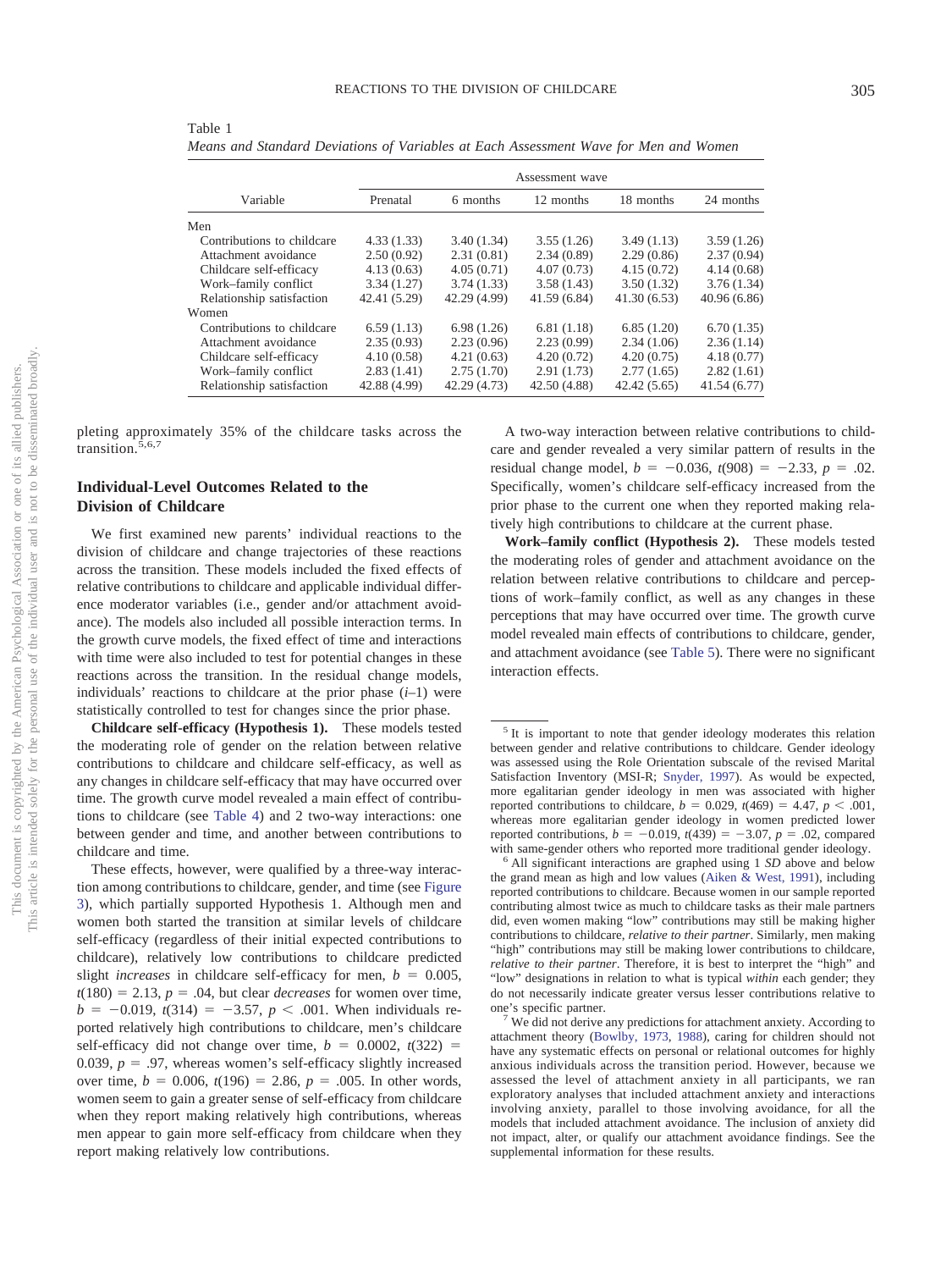| Variable                                                |                            |                      |               |                 |                       |
|---------------------------------------------------------|----------------------------|----------------------|---------------|-----------------|-----------------------|
| 1. Contributions to childcare                           | $(-.12)$                   | .05                  | .02           | $-.05$          | $-.18*$               |
| 2. Attachment avoidance                                 | $-.07$                     | $(.18^*)$            | $-.22**$      | .00             | $-.34***$             |
| 3. Childcare self-efficacy                              | $.34***$                   | $-.10$               | $(0.23^{**})$ | $-.11$          | .07                   |
| 4. Work–family conflict<br>5. Relationship satisfaction | $-.13^{\dagger}$<br>$-.01$ | $.19***$<br>$-33***$ | .00<br>$.14*$ | (.07)<br>$-.09$ | $-.18*$<br>$(.57***)$ |

<span id="page-8-0"></span>Table 2 *Correlations for Variables at Time 1 for Men and Women*

*Note.* Correlations among variables collected from men (husbands) appear below the diagonal; those collected from women (wives) appear above the diagonal. The values on the diagonal (in parentheses) are correlations between measures collected from each partner (e.g., the correlation between husbands' and wives' relationship satisfaction).

 $\forall p < .10.$   $\forall p < .05.$   $\forall x p < .01.$   $\forall x \in p < .001.$ 

The residual change model also found main effects of avoidance and contributions to childcare. These effects, however, were qualified by a marginal three-way interaction among contributions to childcare, gender, and attachment avoidance,  $b = 0.055$ ,  $t(1143) =$ 1.81,  $p = .07$ . In particular, higher levels of avoidance predicted increased perceptions of work–family conflict from the prior phase to the current one for both men,  $b = 0.265$ ,  $t(466) = 3.95$ ,  $p <$ .001, and women,  $b = 0.417$ ,  $t(590) = 2.49$ ,  $p = .01$ , who reported making relatively low contributions to childcare at the current phase. However, highly avoidant men who reported making relatively high childcare contributions experienced increases in work– family conflict from the prior phase to the current one,  $b = .320$ ,  $t(568) = 1.77$ ,  $p = .077$ , whereas highly avoidant women who reported making relatively high contributions to childcare did not experience increases in work–family conflict from phase to phase,  $b = .031, t(559) = 0.46, p = .64.$ 

In sum, these results provide some support for Hypothesis 2 in that higher levels of avoidance were associated with greater residual change in work–family conflict. This effect, however, was much more pronounced for highly avoidant men than it was for

<span id="page-8-1"></span>Table 3 *Differences Between Completers and Dropouts on Time 1 Variables*

|                            | Completers |      | Dropouts |      |           |      |
|----------------------------|------------|------|----------|------|-----------|------|
| Variable                   | M          | SD   | M        | SD   | t         | d    |
| Contributions to childcare | 5.39       | 1.65 | 5.68     | 1.75 | 1.52      | 0.17 |
| Attachment avoidance       | 2.39       | 0.93 | 2.50     | 0.91 | 1.03      | 0.12 |
| Childcare self-efficacy    | 4.09       | 0.61 | 4.17     | 0.60 | 1.09      | 0.13 |
| Work-family conflict       | 3.05       | 1.30 | 3.20     | 1.53 | 0.85      | 0.14 |
| Relationship satisfaction  | 42.96      | 4.24 | 41.79    | 6.95 | 1.62      | 0.20 |
| Marriage length (years)    | 3.02       | 2.58 | 2.29     | 2.73 | $2.33*$   | 0.27 |
| Age                        | 28.09      | 4.21 | 26.11    | 4.27 | $4.09***$ | 0.47 |
| Level of education         | 4.96       | 1.16 | 4.10     | 1.53 | $5.24***$ | 0.63 |
| Household income           | 3.41       | 1.67 | 2.82     | 1.46 | $3.18***$ | 0.38 |

*Note.* Level of education was rated on a 7-point scale: 1 (*no high school diploma or GED*), 2 (*high school diploma or GED*), 3 (*some college or technical school, but no degree*), 4 (*2-year degree*), 5 (*4-year degree*), 6 (*master's degree*), or 7 (*doctoral degree*). Household income was rated on a 7-point scale: 1 (*under \$25,000*), 2 (*\$25,000 to \$39,999*), 3 (*\$40,000 to \$54,999*), 4 (*\$55,000 to \$69,999*), 5 (*\$70,000 to \$84,999*), 6 (*\$85,000 to \$99,999*), or 7 (*over \$100,000*).

 $p < .05.$  \*\*  $p < .01.$  \*\*\*  $p < .001.$ 

highly avoidant women who reported making relatively high contributions to childcare.

# **Relationship-Level Outcomes Related to the Division of Childcare**

We next examined relationship satisfaction in connection with both the division of childcare and change trajectories in relationship satisfaction across the transition. These models included the fixed effects of relative contributions to childcare, relevant individual difference moderator variables (i.e., gender and/or attachment avoidance), and applicable childcare reaction moderator variables (i.e., childcare self-efficacy or work–family conflict). The models also included all possible interaction terms. In the growth curve models, the fixed effect of time and interactions with time were also included to test for changes in relationship satisfaction across the transition. In the residual change models, individuals' relationship satisfaction at the prior phase  $(i-1)$  was statistically



<span id="page-8-2"></span>*Figure 2.* Men's and women's average reported relative contributions to childcare at each assessment wave.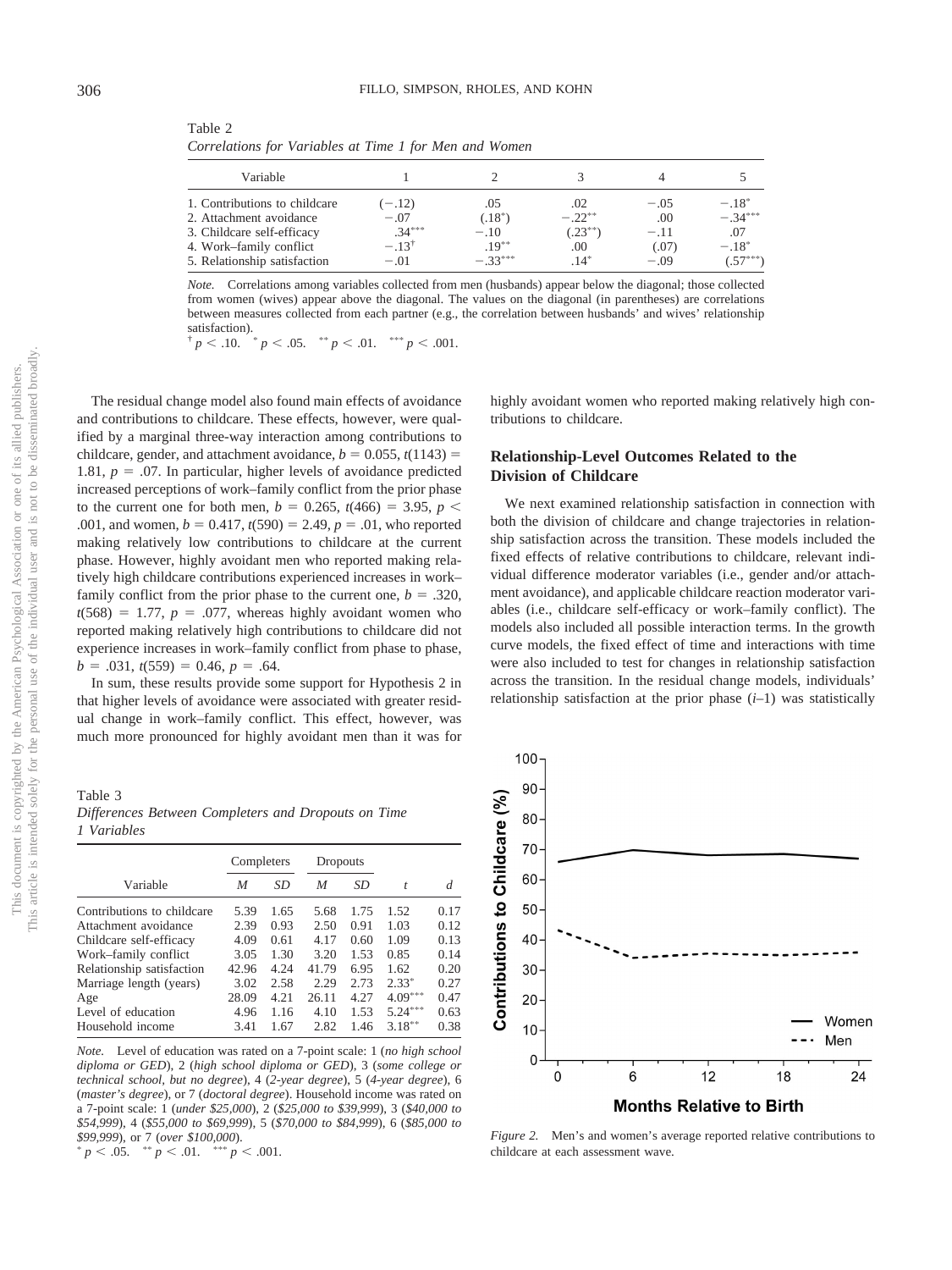<span id="page-9-0"></span>Table 4 *Childcare Self-Efficacy as a Function of Contributions to Childcare, Moderated by Gender*

| Fixed effects                     | h        |             |  |
|-----------------------------------|----------|-------------|--|
| Intercept                         | 4.15     | $106.07***$ |  |
| Gender                            | 0.016    | 0.48        |  |
| Time                              | $-0.002$ | $-1.02$     |  |
| DOC                               | 0.031    | $1.99*$     |  |
| Gender $\times$ Time              | 0.004    | $2.20*$     |  |
| Gender $\times$ DOC               | 0.027    | 1.72        |  |
| Time $\times$ DOC                 | 0.003    | $2.46***$   |  |
| Gender $\times$ Time $\times$ DOC | $-0.004$ | $-3.45***$  |  |

*Note.* DOC = contributions to the division of childcare. For gender,  $1 =$ men,  $-1 =$  women.<br>\*  $n \leq 0.5$  \*\*  $n \leq$ 

 $p < .05.$  \*\*  $p < .01.$  \*\*\*  $p < .001.$ 

controlled to test for changes since the prior phase. We first examined the moderating effects of the individual differences (i.e., Hypothesis 3: gender and attachment avoidance), and then examined the additional moderating effects of each of the childcare reaction variables (i.e., Hypothesis 4: childcare self-efficacy; Hypothesis 5: work–family conflict).

**Gender and attachment avoidance (Hypothesis 3).** These models tested the moderating effects of gender and attachment avoidance on the relation between relative contributions to childcare and relationship satisfaction, as well as changes in relationship satisfaction that occurred over time. The growth curve model revealed main effects of contributions to childcare, gender, attachment avoidance, and time (see [Table 6\)](#page-10-0). There were also 2 twoway interactions: one between gender and avoidance, and another between avoidance and time. In addition, there was a three-way interaction among gender, avoidance, and time.

(see [Figure 4](#page-11-0) and [Table 7](#page-12-0) for the simple slopes). Consistent with Hypothesis 3, making relatively high contributions to childcare predicted lower relationship satisfaction at birth for highly avoidant individuals, with avoidant men also showing sharp de<span id="page-9-2"></span>*Perceptions of Work–Family Conflict as a Function of Contributions to Childcare, Moderated by Attachment Avoidance*

| Fixed effects                                        | B        | t          |
|------------------------------------------------------|----------|------------|
| Intercept                                            | 3.13     | 38.32***   |
| Gender                                               | 0.194    | $2.41*$    |
| Time                                                 | 0.006    | 1.14       |
| DOC.                                                 | $-0.083$ | $-2.21*$   |
| Avoidance                                            | 0.177    | $2.23*$    |
| Gender $\times$ Time                                 | 0.000    | 0.01       |
| Gender $\times$ DOC                                  | 0.005    | 0.14       |
| Gender $\times$ Avoidance                            | 0.143    | $1.80^{+}$ |
| Time $\times$ DOC                                    | 0.003    | $-1.08$    |
| Time $\times$ Avoidance                              | 0.002    | 0.40       |
| $DOC \times Avoidance$                               | 0.021    | 0.52       |
| Gender $\times$ Time $\times$ DOC                    | $-0.000$ | $-0.01$    |
| Gender $\times$ Time $\times$ Avoidance              | $-0.003$ | $-0.50$    |
| Gender $\times$ DOC $\times$ Avoidance               | 0.010    | 0.24       |
| Time $\times$ DOC $\times$ Avoidance                 | $-0.002$ | $-0.60$    |
| Gender $\times$ Time $\times$ DOC $\times$ Avoidance | 0.001    | 0.29       |

*Note.* DOC = contributions to the division of childcare. For gender,  $1 =$ men,  $-1$  = women. men,  $-1$  = women.<br>
<sup>†</sup> *p* < .10. \* *p* < .05. \*

\*\*  $p < .001$ .

clines in satisfaction across the transition. Highly avoidant individuals who reported making relatively low childcare contributions also showed declines in relationship satisfaction, but they were less extreme than those experienced by highly avoidant men who reported making relatively high childcare contributions. In contrast, less avoidant individuals had higher and more stable relationship satisfaction trajectories, regardless of their contributions to childcare. Among those who reported making relatively high contributions to childcare, highly avoidant men report relationship satisfaction levels approximately *two standard deviations* lower than less avoidant men at 2-years postpartum.

A three-way interaction among contributions to childcare, gender, and avoidance revealed a very similar pattern of results in the

 $12$ 

Women Men

24

18

This document is copyrighted by the American Psychological Association or one of its allied publishers. This article is intended solely for the personal use of the individual user and is not to be disseminated broadly.

This document is copyrighted by the American Psychological Association This article is intended solely for the personal use of the individual user and

 $\rm \tilde{o}$ Š.

not to be disseminated broadly one of its allied publishers.



**Months Relative to Birth** 

<span id="page-9-1"></span>*Figure 3.* Linear changes in childcare self-efficacy over time as a function of contributions to childcare, moderated by gender.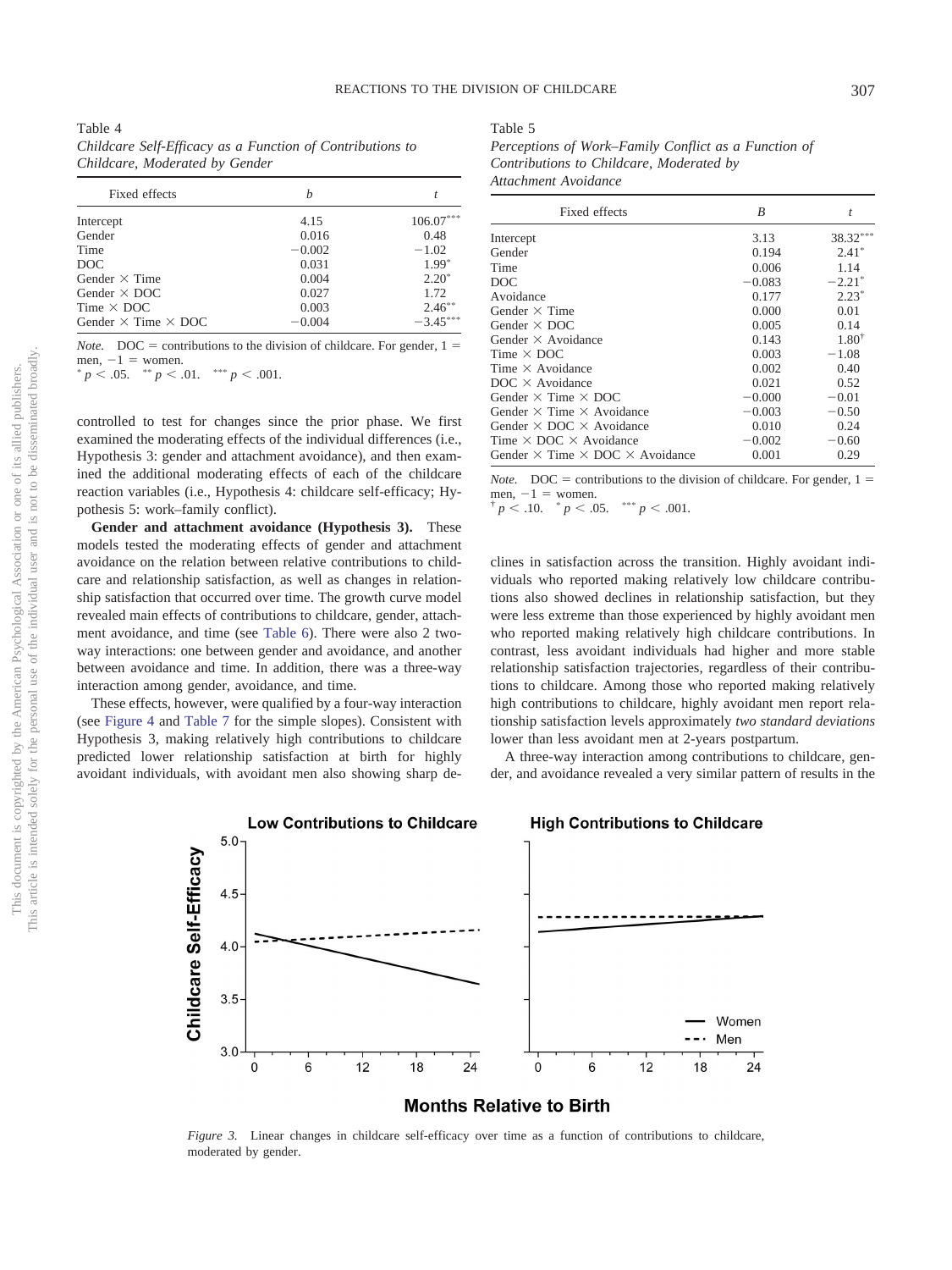### <span id="page-10-0"></span>Table 6

*Relationship Satisfaction as a Function of Contributions to Childcare, Moderated by Gender and Attachment Avoidance, Childcare Self-Efficacy, or Work–Family Conflict*

|                                                      | Moderator |                      |          |                         |                      |            |  |  |
|------------------------------------------------------|-----------|----------------------|----------|-------------------------|----------------------|------------|--|--|
|                                                      |           | Attachment avoidance |          | Childcare self-efficacy | Work-family conflict |            |  |  |
| Fixed effects                                        | b         |                      | b        |                         | $\boldsymbol{b}$     |            |  |  |
| Intercept                                            | 42.833    | $127.53***$          | 42.881   | $120.21***$             | 42.771               | 121.26***  |  |  |
| Gender                                               | $-0.419$  | $-2.00*$             | $-0.549$ | $-2.56^*$               | $-0.453$             | $-2.01*$   |  |  |
| Time                                                 | $-0.082$  | $-3.95***$           | $-0.097$ | $-4.43***$              | $-0.078$             | $-3.60***$ |  |  |
| DOC                                                  | $-0.266$  | $-2.39*$             | $-0.324$ | $-2.86***$              | $-0.320$             | $-2.70***$ |  |  |
| Moderator                                            | $-1.070$  | $-4.19***$           | 0.870    | $2.52*$                 | $-0.352$             | $-2.28*$   |  |  |
| Gender $\times$ Time                                 | $-0.021$  | $-1.43$              | $-0.027$ | $-1.66^{\dagger}$       | $-0.015$             | $-0.93$    |  |  |
| Gender $\times$ DOC                                  | 0.111     | 0.90                 | 0.161    | 1.27                    | 0.119                | 0.92       |  |  |
| Gender $\times$ Moderator                            | $-0.610$  | $-2.56^*$            | 0.247    | 0.77                    | $-0.003$             | $-0.21$    |  |  |
| Time $\times$ DOC                                    | 0.000     | 0.04                 | $-0.003$ | $-0.30$                 | 0.001                | 0.16       |  |  |
| Time $\times$ Moderator                              | $-0.077$  | $-4.33***$           | 0.079    | $3.35***$               | $-0.042$             | $-3.45***$ |  |  |
| $DOC \times Modern$                                  | $-0.168$  | $-1.29$              | 0.078    | 0.45                    | 0.010                | 0.13       |  |  |
| Gender $\times$ Time $\times$ DOC                    | $-0.009$  | $-0.99$              | $-0.016$ | $-1.62$                 | $-0.010$             | $-1.05$    |  |  |
| Gender $\times$ Time $\times$ Moderator              | $-0.038$  | $-2.23^*$            | $-0.005$ | $-0.21$                 | $-0.017$             | $-1.46$    |  |  |
| Gender $\times$ DOC $\times$ Moderator               | 0.138     | 1.02                 | $-0.137$ | $-0.77$                 | 0.026                | 0.33       |  |  |
| Time $\times$ DOC $\times$ Moderator                 | $-0.002$  | $-0.18$              | $-0.004$ | $-0.31$                 | $-0.005$             | $-0.88$    |  |  |
| Gender $\times$ Time $\times$ DOC $\times$ Moderator | $-0.030$  | $-3.44$ **           | 0.032    | $2.71***$               | $-0.017$             | $2.79***$  |  |  |

*Note.* DOC = contributions to the division of childcare. For gender,  $1 = \text{men}, -1 = \text{woman}.$   $\uparrow p < .10.$   $\uparrow p \le .05.$   $\uparrow\uparrow p < .01.$   $\uparrow\uparrow p < .001.$  $p \leq 0.05$ .  $\sqrt[**]{p} < 0.01$ .  $\sqrt[**]{p} < 0.001$ .

residual change model,  $b = -0.457$ ,  $t(666) = 4.56$ ,  $p < .001$ , including the severe decline in relationship satisfaction from phase to phase among highly avoidant men who reported making relatively high contributions to childcare.

**Childcare self-efficacy (Hypothesis 4).** These models tested the moderating roles of gender and childcare self-efficacy on the relation between relative contributions to childcare and relationship satisfaction, as well as changes in relationship satisfaction that occurred over time. The growth curve model revealed main effects of contributions to childcare, gender, childcare self-efficacy, and time (see [Table 6\)](#page-10-0). There was also an interaction between childcare self-efficacy and time.

These effects, however, were qualified by a four-way interaction (see [Figure 5](#page-13-0) and [Table 7](#page-12-0) for the simple slopes). Consistent with Hypothesis 4, lower childcare self-efficacy predicted declines in martial satisfaction over time. This effect was especially pronounced for men who reported relatively high contributions to childcare and for women who reported relatively low contributions to childcare. In contrast, greater childcare self-efficacy predicted higher and more stable relationship satisfaction trajectories for both men and women, regardless of the level of their childcare contributions.

A three-way interaction among contributions to childcare and childcare self-efficacy revealed a very similar pattern of results in the residual change model,  $b = 0.476$ ,  $t(848) = 3.73$ ,  $p < .001$ . Specifically, the relation between childcare self-efficacy and changes in relationship satisfaction from phase to phase was strongest among men who reported relatively high contributions to childcare and among women who reported relatively low contributions to childcare.

**Work–family conflict (Hypothesis 5).** These models tested the moderating roles of gender and work–family conflict on the relation between relative contributions to childcare and relationship satisfaction, as well as changes in relationship satisfaction that occurred over time. The growth curve model revealed main effects of contributions to childcare, gender, work–family conflict, and time. There was also a two-way interaction between work–family conflict and time (see [Table 6\)](#page-10-0).

These effects, however, were qualified by a four-way interaction (see [Figure 6](#page-14-0) and [Table 7](#page-12-0) for the simple slopes). Consistent with Hypothesis 5, higher work–family conflict was generally associated with declines in relationship satisfaction across time, but the effect was most pronounced among men who also reported relatively high contributions to childcare. High work–family conflict was associated with lower, but not declining, marital satisfaction for women who reported relatively high contributions to childcare. In contrast, lower work–family conflict was associated with higher and more stable relationship satisfaction for both men and women across the transition, regardless of their relative contributions to childcare.

Finally, a three-way interaction among contributions to childcare, gender, and work–family conflict revealed a very similar pattern of results in the residual change model,  $b = -0.243$ ,  $t(651) = -3.74$ ,  $p < .001$ . In particular, higher work–family conflict was associated with lower relationship satisfaction, with men who also reported relatively high childcare contributions having the lowest relationship satisfaction,  $b = -1.876$ ,  $t(390) = -4.76, p < .001.$ 

## **Discussion**

This longitudinal study examined individual and relationship outcomes associated with contributions to childcare across the first 2 years of the transition to parenthood. The results reveal that simply doing a larger proportion of childcare tasks does not necessarily generate more negative individual or relational outcomes across the transition. Instead, one needs to consider how certain individual differences, namely gender and attachment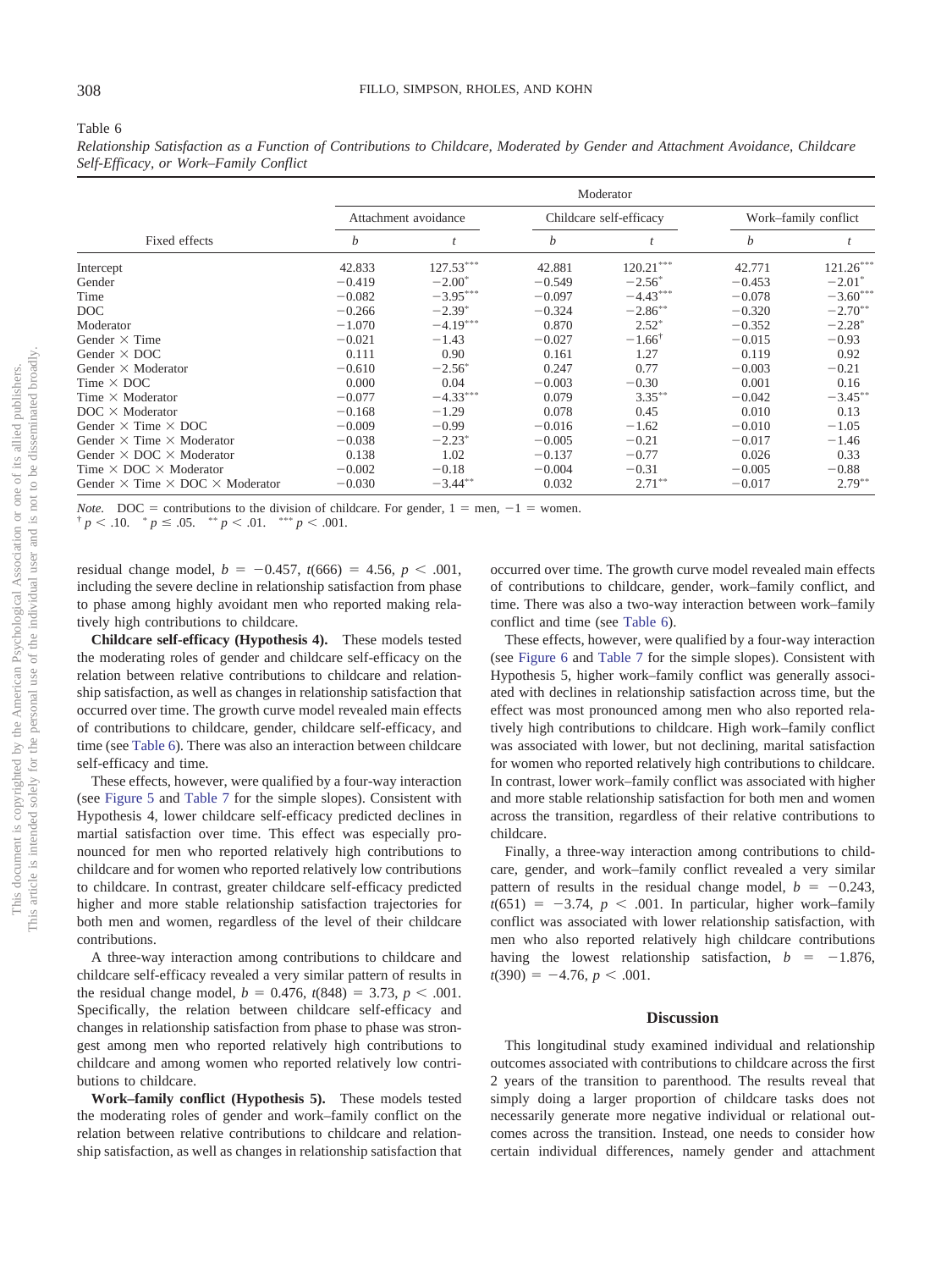

#### **Low Avoidance**

<span id="page-11-0"></span>*Figure 4.* Linear changes in relationship satisfaction over time as a function of contributions to childcare, moderated by gender and attachment avoidance.

avoidance, shape new parents' reactions to childcare activities, above and beyond the sheer proportion of childcare tasks that individuals report completing. The results also indicate that certain reactions to childcare contributions can exacerbate or buffer partners (and marriages) from negative consequences across this stressful life transition.

To date, the wider division of labor literature has typically examined combinations of various demographic factors (e.g., income, education, hours of work outside the home) and attitudes (e.g., prenatal expectations, parenting attitudes, perceived fairness) to try to elucidate ties between childcare and relationship outcomes (e.g., [Adamsons, 2013;](#page-16-13) [Biehle & Mickelson, 2012;](#page-16-14) [Goldberg &](#page-17-5) [Perry-Jenkins, 2004;](#page-17-5) [Meier et al., 2006;](#page-17-4) [Stevens et al., 2001;](#page-18-2) [Stevens, Minnotte, Mannon, & Kiger, 2006;](#page-18-14) [Walzer, 1996\)](#page-18-3). Studies in this area have frequently adopted a largely atheoretical, computational approach to the question, trying to boil down relational outcomes to a mathematical function of variables such as time spent on childcare, time spent working outside the home, and attitudes relevant to individuals' ideal balance of the two. The result has been a literature plagued by complex and often contradictory findings. As the patterns and size of some of the effects reported above indicate, attachment avoidance plays a powerful role in how people—and especially how highly avoidant men experience the transition to parenthood and the toll it takes on their romantic relationships. Our results highlight the need for moving beyond these atheoretical, computational approaches to studying childcare, and instead focusing more on fundamental aspects of the self that are relevant to caregiving. Future research in this area needs to examine key individual difference factors that strongly shape individuals' *reactions* to engaging in childcare and caregiving more generally, especially attachment avoidance [\(Bowlby,](#page-16-5) [1979,](#page-16-5) [1988;](#page-16-1) [Rholes et al., 1997\)](#page-17-12).

## **Individual Difference Moderators**

Our results highlight the importance of two individual differences relevant to caregiving (and interactions between them): gender and attachment avoidance.

**Gender.** Despite the fact that women reported contributing almost twice as much to the division of childcare as their male partners did, women seemed to handle the transition to parenthood and childcare tasks better than most men. This might be attribut-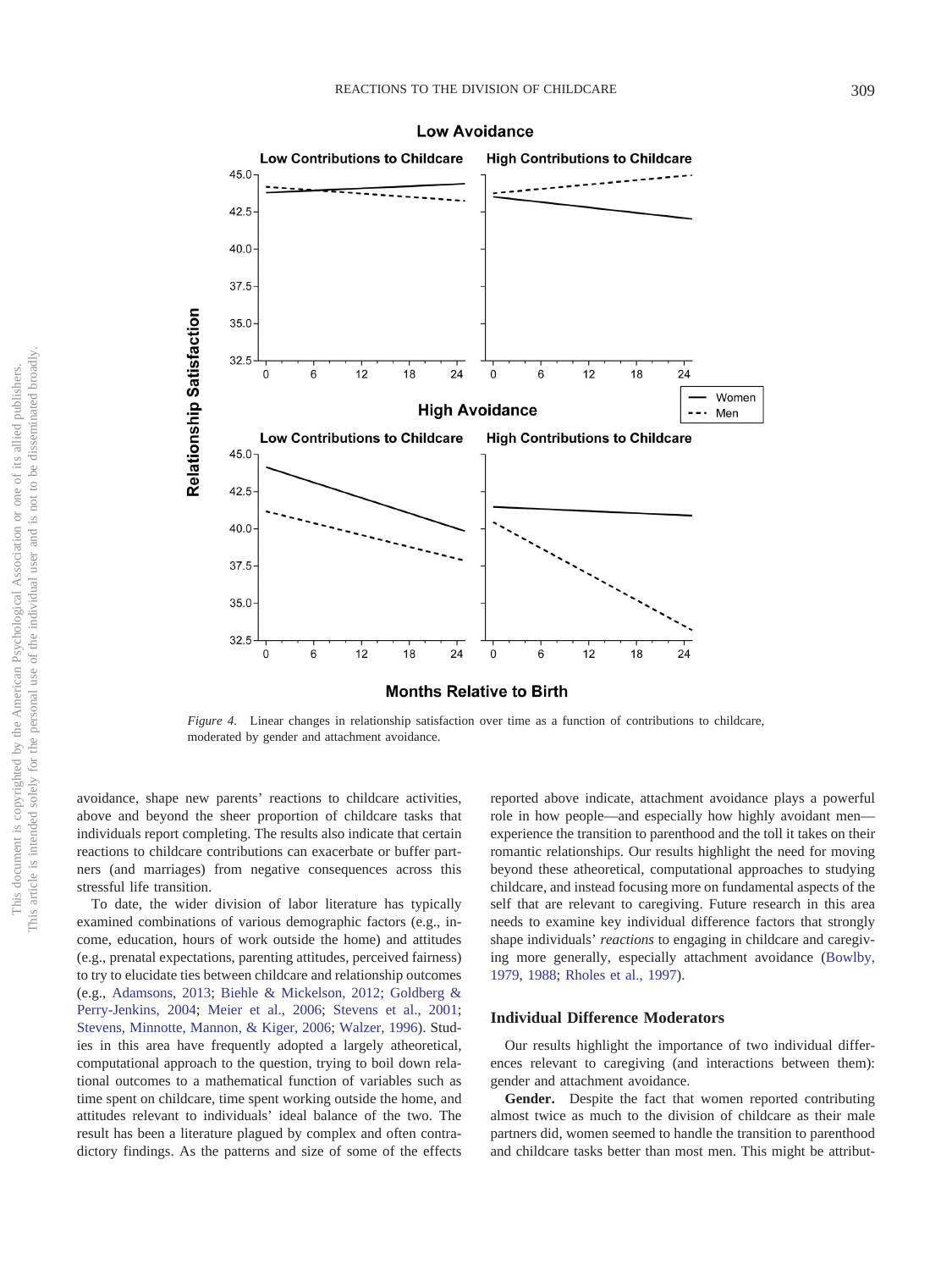<span id="page-12-0"></span>

| Simple Slopes for Four-Way Interactions With Gender and Attachment Avoidance, Childcare Self-Efficacy, or Work-Family Conflict |  |
|--------------------------------------------------------------------------------------------------------------------------------|--|
|--------------------------------------------------------------------------------------------------------------------------------|--|

|                | Low contributions to childcare |                  |                  |                  | High contributions to childcare |                   |                                 |                  |  |
|----------------|--------------------------------|------------------|------------------|------------------|---------------------------------|-------------------|---------------------------------|------------------|--|
|                | Low avoidance                  |                  | High avoidance   |                  | Low avoidance                   |                   | High avoidance                  |                  |  |
|                | b                              | $\boldsymbol{t}$ | b                | t                | b                               |                   | b                               | $\boldsymbol{t}$ |  |
| Men            |                                |                  |                  |                  |                                 |                   |                                 |                  |  |
| Intercept      | 44.266                         | $93.15***$       | 41.182           | $91.00***$       | 43.758                          | 49.49***          | 40.450                          | 42.97***         |  |
| Slope for time | $-0.037$                       | $-1.30$          | $-0.132$         | $-4.81***$       | 0.049                           | 0.71              | $-0.290$                        | $-4.27***$       |  |
| Women          |                                |                  |                  |                  |                                 |                   |                                 |                  |  |
| Intercept      | 43.861                         | $52.20***$       | 44.150           | $46.57***$       | 43.520                          | $107.08***$       | 41.480                          | $102.53***$      |  |
| Slope for time | 0.012                          | 0.202            | $-0.172$         | $-3.02**$        | $-0.059$                        | $-2.67**$         | $-0.024$                        | $-1.07$          |  |
|                |                                | Low childcare    |                  | High childcare   |                                 | Low childcare     | High childcare<br>self-efficacy |                  |  |
|                |                                | self-efficacy    |                  | self-efficacy    |                                 | self-efficacy     |                                 |                  |  |
|                | $\boldsymbol{b}$               | $\mathbf{t}$     | $\boldsymbol{b}$ | $\mathfrak{t}$   | $\boldsymbol{b}$                | $\mathfrak{t}$    | b                               | $\boldsymbol{t}$ |  |
| Men            |                                |                  |                  |                  |                                 |                   |                                 |                  |  |
| Intercept      | 41.805                         | 92.79***         | 43.513           | $87.03***$       | 41.315                          | 38.92***          | 42.695                          | 55.60***         |  |
| Slope for time | $-0.099$                       | $-3.44***$       | $-0.074$         | $-2.38*$         | $-0.251$                        | $-2.92**$         | $-0.071$                        | $-1.10$          |  |
| Women          |                                |                  |                  |                  |                                 |                   |                                 |                  |  |
| Intercept      | 44.268                         | $49.28***$       | 44.533           | $51.45***$       | 41.732                          | 94.47***          | 43.188                          | $100.56***$      |  |
| Slope for time | $-0.204$                       | $-4.43***$       | 0.010            | 0.18             | $-0.052$                        | $-2.12*$          | $-0.034$                        | $-1.49$          |  |
|                |                                | Low work-family  |                  | High work-family |                                 | Low work-family   |                                 | High work-family |  |
|                |                                | conflict         |                  | conflict         |                                 | conflict          |                                 | conflict         |  |
|                | $\boldsymbol{b}$               | $\mathfrak{t}$   | $\boldsymbol{b}$ | t                | $\boldsymbol{b}$                | t                 | $\boldsymbol{b}$                | $\mathfrak{t}$   |  |
| Men            |                                |                  |                  |                  |                                 |                   |                                 |                  |  |
| Intercept      | 43.377                         | $79.50***$       | 42.065           | $93.24***$       | 42.346                          | $48.01***$        | 41.486                          | $44.19***$       |  |
| Slope for time | $-0.050$                       | $-1.40$          | $-0.098$         | $-3.63***$       | 0.045                           | 0.61              | $-0.267$                        | $-3.85***$       |  |
| Women          |                                |                  |                  |                  |                                 |                   |                                 |                  |  |
| Intercept      | 44.584                         | $57.06***$       | 43.616           | $41.54***$       | 42.930                          | $113.86***$       | 41.764                          | 89.78***         |  |
| Slope for time | $-0.013$                       | $-0.23$          | $-0.161$         | $-2.30*$         | $-0.036$                        | $-1.81^{\dagger}$ | $-0.043$                        | $-1.61$          |  |

*Note.* For gender,  $1 =$  men,  $-1 =$ 

*Note.* For gender,  $1 = \text{men}_1 - 1 = \text{woman}$ .<br>  $\uparrow p < .10.$  \*  $p < .05.$  \*\*  $p < .01.$  \*\*\*  $p < .001.$ 

able to the fact that the typical woman has greater familiarity or experience with childcare tasks. Whereas men experienced steeper declines in relationship satisfaction when they reported making relatively high contributions to childcare, women's satisfaction trajectories were much less influenced by the amount of childcare they reported completing.

With regard to childcare self-efficacy, women had more negative reactions not to making high contributions to childcare, but to making *low* contributions. We found that both men and women derived similar levels of childcare self-efficacy from making relatively high childcare contributions, but making low contributions interfered with this process for women. Specifically, women's childcare self-efficacy declined across the transition when they reported making low childcare contributions, whereas men's childcare self-efficacy actually increased at low contribution levels. These findings are consistent with prior research showing that new mothers tend to report greater infant care self-efficacy and more parenting satisfaction than new fathers do [\(Ehrenberg et al., 2001;](#page-17-10) [Elek et al., 2003;](#page-17-14) [Hudson et al., 2001\)](#page-17-15), and they also shed light on the role of childcare contribution levels in predicting these differences over time.

New parents' feelings of childcare self-efficacy were also systematically related to relationship satisfaction trajectories across the transition, but these effects were also moderated by gender. On the whole, higher childcare self-efficacy predicted higher and steadier relationship satisfaction trajectories across the transition, regardless of an individual's relative contributions to childcare. In contrast, lower childcare self-efficacy predicted declines in relationship satisfaction across time. These declines, however, became more pronounced with relatively high contributions to childcare, but only for men. Greater childcare self-efficacy, in other words, appears to buffer new parents from the declines in marital satisfaction that may occur during the transition to parenthood (see [Kohn et al., 2012\)](#page-17-3); however, lower childcare self-efficacy is particularly detrimental for men's relationship satisfaction, possibly due to their lesser familiarity with childcare tasks and greater difficulty balancing the demands of new fatherhood (e.g., remaining engaged in childcare tasks while also supporting their family financially; see [Aumann et al., 2011\)](#page-16-4).

**Attachment avoidance.** Attachment avoidance systematically shaped new parents' reactions to childcare, both at individual and relational levels. As hypothesized, highly avoidant individuals perceived increasing levels of work–family conflict from one wave to the next when they reported making high contributions to childcare. Avoidant individuals are likely to view both their child and the demands of new parenthood as restricting their autonomy and blocking their other important life goals (both personal and professional), two things that are threatening to highly avoidant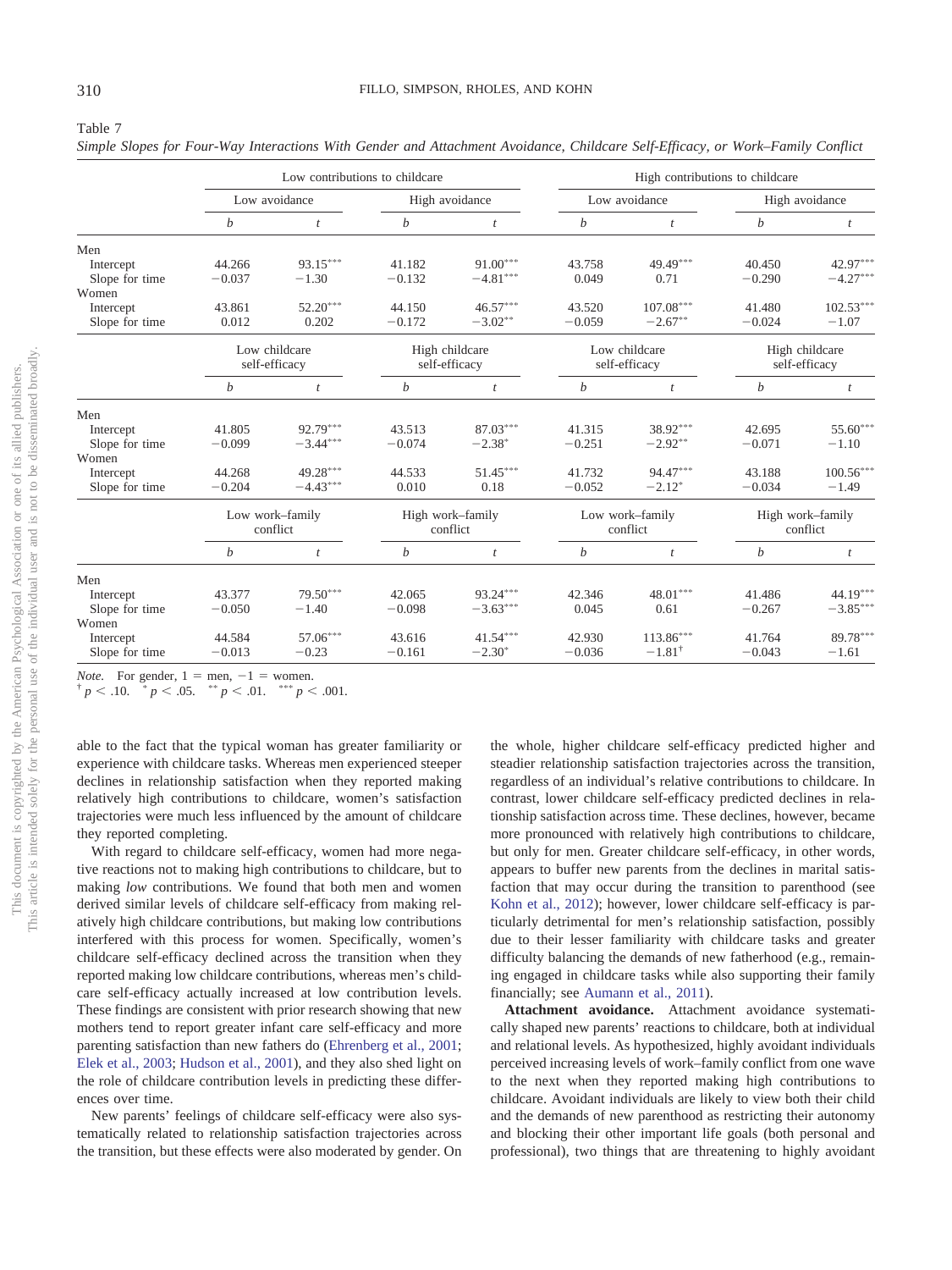

**Low Childcare Self-Efficacy** 

<span id="page-13-0"></span>*Figure 5.* Linear changes in relationship satisfaction over time as a function contributions to childcare, moderated by gender and childcare self-efficacy.

people [\(Feeney, 2008;](#page-17-22) [Mikulincer & Shaver, 2007\)](#page-17-19). Greater perceived work–family conflict, in turn, predicted declines in martial satisfaction across the first 2 years of the transition to parenthood, particularly among men who reported relatively high contributions to childcare.

Attachment avoidance also shaped relationship satisfaction trajectories across time. Specifically, highly avoidant people experienced declines in relationship satisfaction across the transition, regardless of their level of childcare contributions. This effect, however, was especially pronounced for highly avoidant men who reported relatively high contributions to childcare. In fact, when their children were 2-years-old, the relationship satisfaction of these men was approximately *two standard deviations* lower than it was for less avoidant men who reported the same high contributions to childcare. Thus, highly avoidant individuals' negative reactions to childcare appear to also hurt their romantic relationships. It is possible that the chronic stress associated with the transition hampers their ability to regulate their negative thoughts, feelings, and behaviors when interacting with their partners on a daily basis (see [Berant, Mikulincer, & Florian, 2001\)](#page-16-10).

**Moderation of avoidance by gender.** Finally, as predicted, gender interacted with attachment avoidance to predict individual

and relational outcomes across the transition, with highly avoidant men clearly having the most difficulty adjusting to the transition. Highly avoidant men who made relatively high contributions to childcare reported increases in perceptions of work–family conflict from phase to phase, but highly avoidant women's perceptions of work–family conflict were steady from phase to phase. Whereas highly avoidant men reported precipitous declines in relationship satisfaction across the transition when they reported making relatively high contributions to childcare, highly avoidant women who also made relatively high contributions reported fairly steady relationship satisfaction trajectories. When the minimal caregiving knowledge/skills and ill-defined role expectations of fatherhood are mixed with less interest and comfort with parenting (which are characteristic of highly avoidant men), this combination appears to create a "perfect storm," resulting in especially negative intrapersonal and interpersonal outcomes across the transition to parenthood.

Highly avoidant women's resiliency, even when making relatively high contributions to childcare, was somewhat unexpected. Whereas highly avoidant women who reported high contributions to childcare did report lower mean levels of satisfaction across the transition, they did not show the same sharp declines in relation-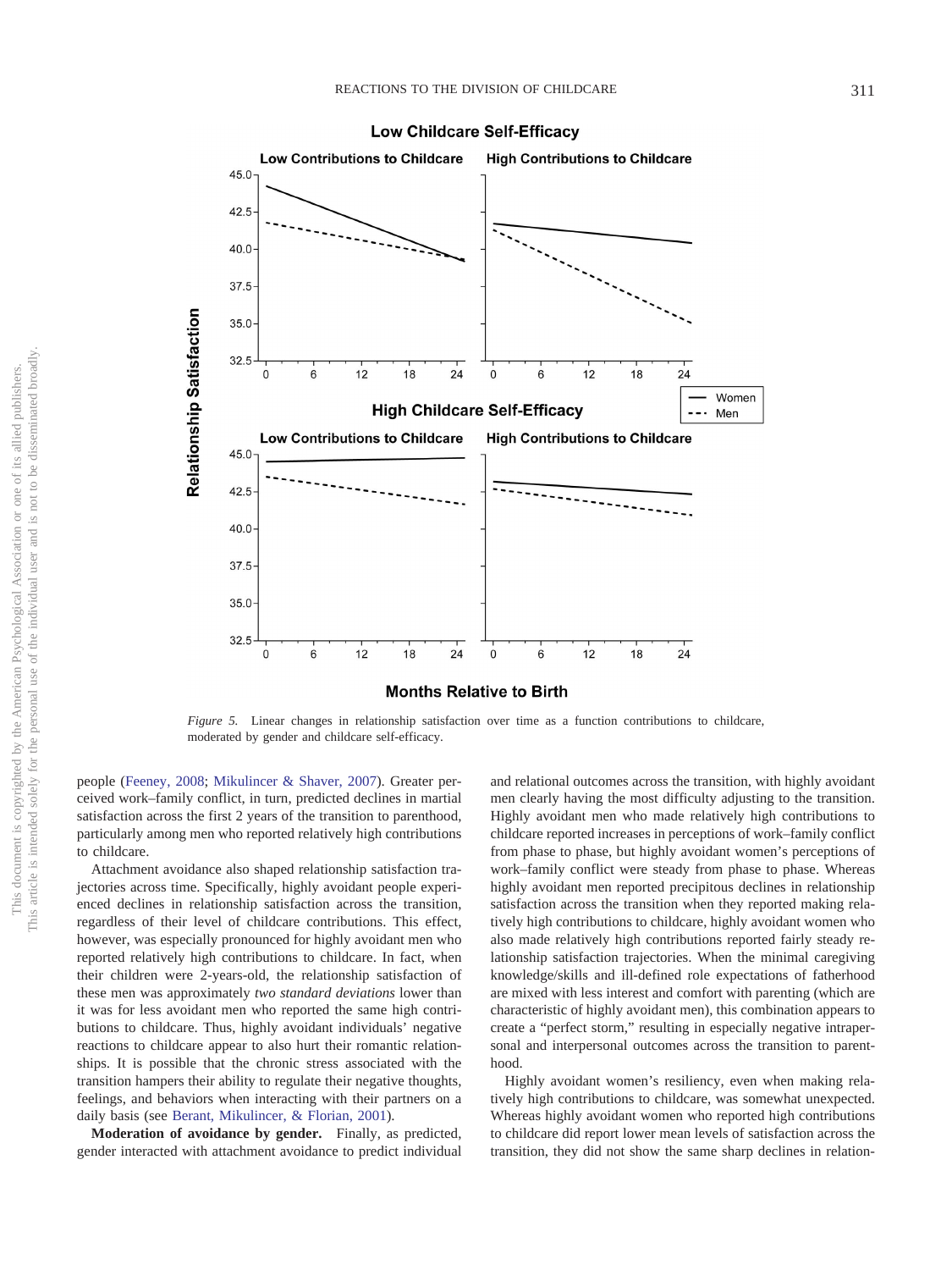

**Low Work-Family Conflict** 

<span id="page-14-0"></span>*Figure 6.* Linear changes in relationship satisfaction over time as a function of contributions to childcare, moderated by gender and perceptions of work–family conflict.

ship satisfaction over time that highly avoidant men did. This null effect parallels women's tendency to not experience satisfaction declines across the transition (see [Kohn et al., 2012\)](#page-17-3). We suspect that once highly avoidant women become established in their role as primary caregivers, they may learn to derive more satisfaction from this role, especially if their caregiving experiences run counter to their initial expectations. Indeed, in a different transition sample, [Simpson, Rholes, Campbell, and Wilson \(2003\)](#page-18-15) found that highly avoidant new mothers fare better across the first 6 months of the transition when they feel closer to their newborns. When highly avoidant individuals find themselves in situations from which they cannot easily "escape" that disconfirm their initially negative expectations, their working models should change in response to these experiences (see [Bowlby, 1988;](#page-16-1) [Simpson,](#page-18-15) [Rholes, Campbell, & Wilson, 2003\)](#page-18-15). This psychological process could account for this unexpected resiliency among highly avoidant women.

## **Strengths and Limitations**

Our longitudinal study has several strengths that set it apart from most other transition to parenthood studies. First, unlike most prior

studies, our study focused on key individual differences that had a clear impact on certain individual and relational outcomes across the transition. Instead of examining how contributions to childcare affect new parents *in general* during the transition, we identified which *types* of individuals should adjust best and worst to the introduction of new and demanding childcare tasks. This may help practitioners to identify and intervene with those people who are most vulnerable to problems during this particularly stressful life event. Second, we identified important factors that exacerbate or buffer individuals and relationships from negative outcomes across the transition. Our results illustrate that one must consider *how* certain people react to their contributions to childcare, above and beyond the sheer amount of those contributions. Although it is difficult to decrease the amount of childcare a new parent must complete, practitioners may be able to help new parents think about their contributions to childcare in ways that maintain or even improve relational outcomes.

Our study also has several methodological strengths that set it apart. For example, we assessed the first 2 years of the transition to parenthood. Most prior transition studies have had only one or two assessments that occurred soon after birth (e.g., [Adamsons,](#page-16-13)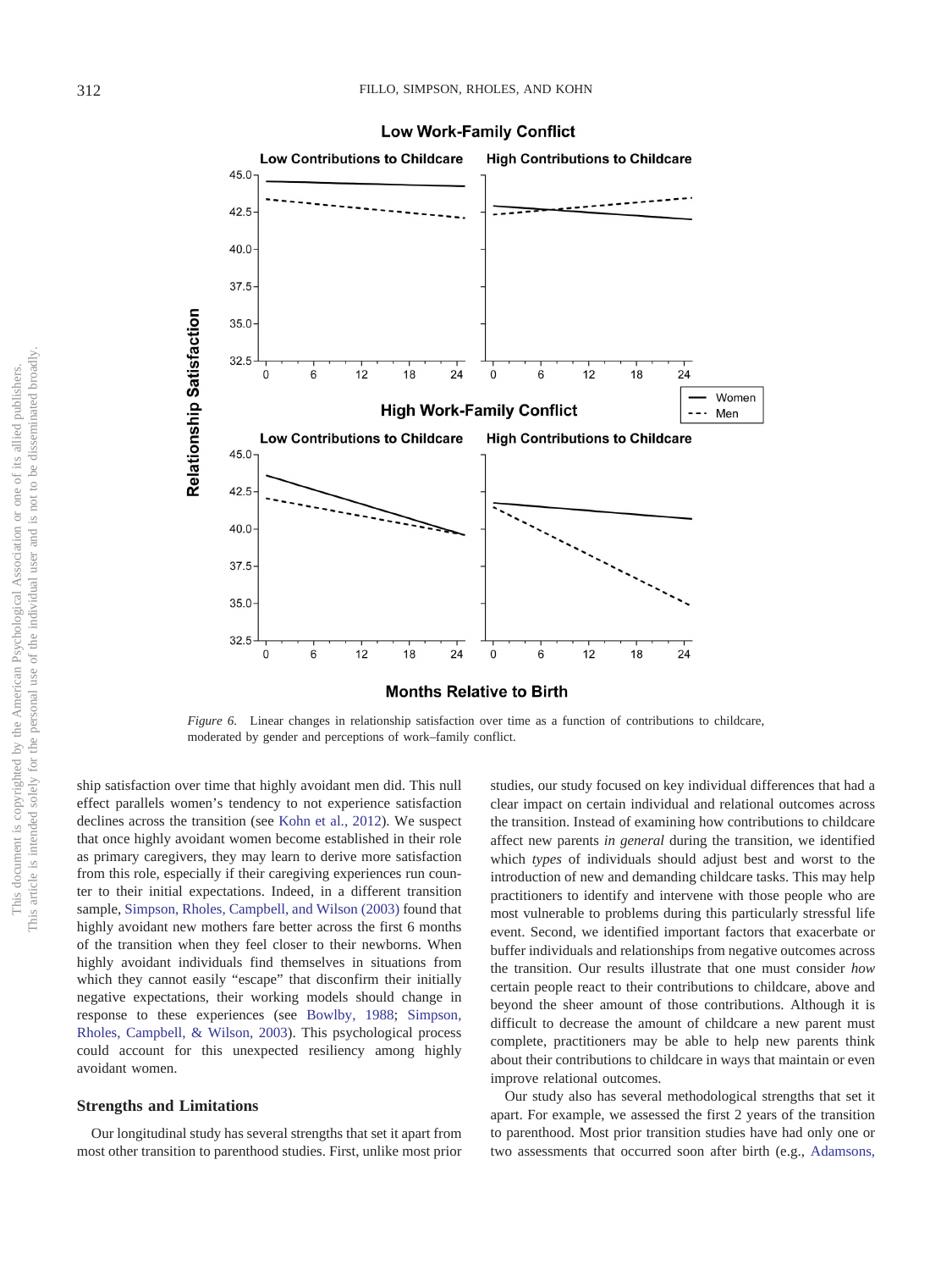[2013;](#page-16-13) [Goldberg & Perry-Jenkins, 2004;](#page-17-5) [Rholes, Simpson, Camp](#page-17-30)[bell, & Grich, 2001\)](#page-17-30). By following new parents across five timepoints spanning 2 years, we could track longer-term outcomes as parents fully settle into their new life roles. We also investigated both individual and relational outcomes for *both* sexes. Many past transition studies have focused exclusively on how women deal with the transition to parenthood (e.g., [Behringer, Reiner, & Span](#page-16-2)[gler, 2011;](#page-16-2) [Churchill & Davis, 2010;](#page-16-15) [Gauthier, Guay, Senecal, &](#page-17-31) [Pierce, 2010;](#page-17-31) [Goldberg & Perry-Jenkins, 2004;](#page-17-5) [Nomaguchi &](#page-17-6) [Brown, 2011;](#page-17-6) [Salmela-Aro, Nurmi, Saisto, & Halmesmaki, 2001\)](#page-18-16). However, as we have shown, highly avoidant men fare the worst across the transition. By placing equal focus on women and men, we achieved a more complete and balanced portrait of how *couples* adjust to having their first baby. Finally, we distinguished between the more general division of labor following the birth of a first child and the more specific division of routine childcare tasks in the home. Many prior studies have combined these concepts, but they should be distinguished (see [Goldberg & Perry-Jenkins, 2004;](#page-17-5) [Sullivan, 2013\)](#page-18-17). Whereas the division of household labor is gradually becoming more balanced between men and women (and was close to 50:50 in this study), the division of childcare remains sharply unbalanced, being closer to 70:30 (with women still doing most of the childcare tasks). The transition, therefore, involves different types and amounts of new work for mothers versus fathers. The two types of tasks also have distinct personal and relational consequences (e.g., [Pedersen et al., 2011;](#page-17-11) [Steil, 1997;](#page-18-18) [Stevens et al., 2005;](#page-18-1) [Sullivan, 2013;](#page-18-17) see [Coltrane, 2000,](#page-16-3) for review). Childcare tends to be more stressful and onerous than most common household tasks, which should be particularly true for highly avoidant men. By focusing on childcare tasks per se, this study was able to examine individual and relational outcomes as they relate to a major source of stress that is unique to the transition to parenthood.

This study also has some limitations. We chose to assess new parents' perceptions of their childcare contributions *relative to their partners*, instead of perceptions of their absolute contribution to childcare in hours per day or week. By asking for estimates of couples' relative contributions, however, we may have gotten a more accurate measurement of the division of childcare across the transition to parenthood. Prior research has found a pervasive tendency for individuals to overreport their contributions to childcare on retrospective reports of time spent on household and childcare tasks; comparisons of retrospective estimates to timediary data have shown that both men and women considerably overestimate their contributions, with men's estimates being particularly inaccurate [\(Kamo, 2000;](#page-17-32) [Marini & Shelton, 1993;](#page-17-33) [Press](#page-17-34) [& Townsley, 1998\)](#page-17-34). By assessing childcare contributions *relative to one's partner*, we avoided the inaccuracies of these estimates and may have gotten a more accurate assessment of the division of childcare responsibilities. However, we do not know what participants thought or felt about the fairness of their division. Such perceptions might also forecast individuals' personal and relational adjustment across the transition.

We also do not know how much participants were working at each time-point during the transition, so we could not determine how much total labor outside the home each partner was completing. The extent of individuals' workload, both inside *and* outside the home, should also affect their reactions and adjustment to the introduction and division of childcare tasks. For example, the combination of large amounts of work both inside *and* outside the home may partially explain men's negative individual and relational outcomes across the transition, especially those of highly avoidant men. Our study, however, had a good psychological measure of work–family conflict, which assessed how much strain individuals felt regarding the demands of their work life in relation to their family life. These perceptions of work–family conflict may actually be a better variable to use in transition studies than raw number of hours of work outside the home, because individuals may react very differently to the same amount of work, depending on the nature, structure, and demands of their jobs.

The nature of our variables and data analytic techniques also limit the conclusions that can be drawn from this study. There are a number of ways to analyze the type of longitudinal data we collected. By using a growth curve approach, we are able to model trajectories of change in individual and relational outcomes over the entire transition to period, which was the primary purpose of this research. Our further examination of these effects in terms of residual change between adjacent assessment waves lends further support to our findings. This research, of course, is correlational, so we cannot determine causality from our analyses. Nevertheless, given the wider literature on gender as it relates to the division of labor, along with the extensive literature on attachment avoidance as it relates to relationships and caregiving, we can be confident that these constructs are unique and that our results make sense within the context of these literatures. Although reverse causal pathways to those we suggest are possible, they seem unlikely. Definitively testing and confirming these causal pathways is an important task for future research, which may be best achieved by studies using more frequent measurements over short time periods (e.g., daily diaries).

Finally, at Time 1 (6 weeks before birth), two of the variables assessed participants' expectations about what childcare would be like once the baby was born (i.e., contributions to childcare and childcare self-efficacy). Although the inclusion of these prenatal expectations may have impacted our results, they ought to be associated with certain postbirth experiences because they are a natural part of the transition process. Additionally, from a psychological standpoint, the transition to parenthood begins when a couple first learns that the female partner is pregnant. This is particularly true for women, who experience major physical and lifestyle changes during pregnancy [\(Cowan & Cowan, 2000\)](#page-17-0). Most transition to parenthood studies include prebirth measures in their modeling, and we did as well in order to capture as much of the transition as we could. Future studies of the transition to parenthood should start even before women get pregnant to assess and model the full trajectory of outcomes associated with this major life transition. The current study represents an important first step in identifying and understanding some of the key individual differences that shape both individual reactions to childcare and relationship outcomes across this stressful life transition.

### **Future Directions and Conclusions**

There are several important directions in which future research might head. First, given that men tend to have more negative reactions to the transition than women do (particularly highly avoidant men), future research should focus on how men think about, feel about, and handle childcare tasks as they try to adjust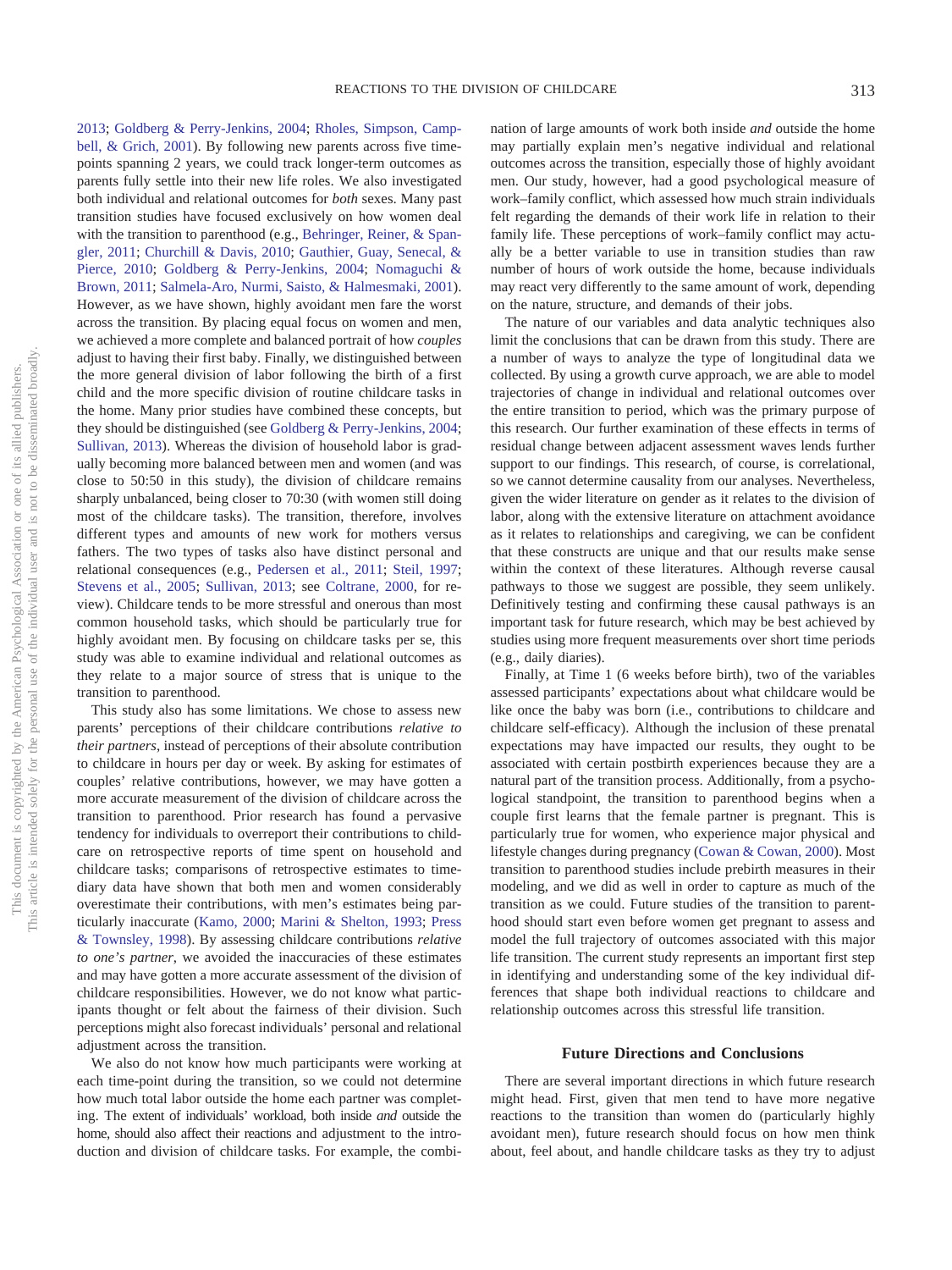to them across the transition to parenthood. We suspect that some of the pressures associated with the "new male mystique" [\(Au](#page-16-4)[mann et al., 2011\)](#page-16-4) may play a role in how different men react to caring for their young children. However, other factors, such as men's gender ideology, amount of prior exposure to childcare, and the specific nature of their careers may assume equally important roles. As men continue to increase their involvement in childcare, it will also be important to understand how they cope with the often conflicting demands of work and family life. Because men's reactions to childcare appear to "carry over" into their marital relationships in a more negative way than is true for women, this research would not only be important for understanding men's adjustment, but also for understanding *couples'* adjustment to this major life transition.

Future research should also identify other theoretically relevant variables that may influence individuals' contributions to, as well as their reactions to, the division of labor, including childcare. Several studies have sought to explain contributions and reactions to childcare in economic terms, sometimes suggesting that things can be boiled down to a simple mathematical function of income and hours spent outside the home. Very few studies, however, have considered what shapes an individual's *motivation* to complete childcare tasks and their subsequent reactions to those contributions. The findings of the current study illustrate the profound impact that attachment avoidance has on individual and relational outcomes across the transition to parenthood, particularly for highly avoidant men. Future research should focus on identifying additional individual differences that may play an equally influential role during this difficult life transition.

It is important to note that the majority of our effects emerged across time. Our results suggest that the interactions between contributions to childcare and the individual difference variables examined in this study may have a "compounding effect" on new parents' personal and relational outcomes across the transition to parenthood. Future research should investigate the time-course of these effects, including why they emerge this way. This work could also identify specific periods during the transition that are critical for the development of new parents' positive or negative reactions to childcare, and whether it carries over to influence different domains of relationship functioning.

Finally, our results suggest that it may be necessary to broaden the scope of the division of labor literature. Most prior studies have examined the total amount (or relative proportion) of childcare that individuals report completing, which in turn predicts outcomes of interest. Our findings showcase the importance of individual differences and individuals' reactions to childcare in shaping *relational* outcomes, above and beyond the amount of childcare that individuals report completing. Instead of simply quantifying how much childcare individuals complete, future research should identify additional factors that exacerbate or buffer individuals from negative outcomes across the transition. Such research could inform interventions that can then target these moderating factors, such as helping new parents derive a greater sense of self-efficacy from the childcare they complete.

In conclusion, prior research on the transition to parenthood and the division of labor has disproportionately focused on women and has largely ignored important motivational factors that predict *both* parents' outcomes. Studies examining postpartum depression and the "transition to motherhood" are very common in the literature.

The findings of this longitudinal study suggest that researchers need to pay more attention to *men* as well and factors that influence their adjustment during this very stressful and often difficult life transition. Not only do men—particularly highly avoidant men—react quite negatively to childcare when they report completing more of it; their negative reactions appear to "bleed over" and undermine their relationship satisfaction. This negative carryover effect is much less pronounced in women, including highly avoidant women. Instead, women's greater childcare self-efficacy seems to buffer them from satisfaction declines across the transition. Future interventions designed to improve the transition to parenthood experience should target men just as much as, if not more than, women, placing special focus on the unique motives, needs, and skills of highly avoidant men and the factors that could buffer them and their marriages from deleterious outcomes.

## **References**

- <span id="page-16-13"></span>Adamsons, K. (2013). Predictors of relationship quality during the transition to parenthood. *Journal of Reproductive and Infant Psychology, 31,* 160 –171. <http://dx.doi.org/10.1080/02646838.2013.791919>
- <span id="page-16-12"></span>Aiken, L. S., & West, S. G. (1991). *Multiple regression: Testing and interpreting interactions*. London, UK: Sage.
- <span id="page-16-4"></span>Aumann, K., Galinsky, E., & Matos, K. (2011). *The new male mystique*. New York, NY: Families and Work Institute.
- <span id="page-16-2"></span>Behringer, J., Reiner, I., & Spangler, G. (2011). Maternal representations of past and current attachment relationships, and emotional experience across the transition to motherhood: A longitudinal study. *Journal of Family Psychology, 25,* 210 –219. <http://dx.doi.org/10.1037/a0023083>
- <span id="page-16-0"></span>Belsky, J., & Pensky, E. (1988). Marital change across the transition to parenthood. *Marriage & Family Review, 12,* 133–156. [http://dx.doi.org/](http://dx.doi.org/10.1300/J002v12n03_08) [10.1300/J002v12n03\\_08](http://dx.doi.org/10.1300/J002v12n03_08)
- <span id="page-16-7"></span>Bem, S. L. (1974). The measurement of psychological androgyny. *Journal of Consulting and Clinical Psychology, 42,* 155–162. [http://dx.doi.org/](http://dx.doi.org/10.1037/h0036215) [10.1037/h0036215](http://dx.doi.org/10.1037/h0036215)
- <span id="page-16-10"></span>Berant, E., Mikulincer, M., & Florian, V. (2001). The association of mothers' attachment style and their reactions to the diagnosis of infant's congenital heart disease. *Journal of Social and Clinical Psychology, 20,* 208 –232. <http://dx.doi.org/10.1521/jscp.20.2.208.22264>
- <span id="page-16-6"></span>Bianchi, S. M., Milkie, M. M., Sayer, L., & Robinson, J. P. (2000). Is anyone doing the housework? Trends in the gender division of household labor. *Social Forces, 79,* 191–228. [http://dx.doi.org/10.1093/sf/79](http://dx.doi.org/10.1093/sf/79.1.191) [.1.191](http://dx.doi.org/10.1093/sf/79.1.191)
- <span id="page-16-8"></span>Bianchi, S. M., Robinson, J. P., & Milkie, M. M. (2006). *Changing rhythms of American family life*. New York, NY: Russell Sage Foundation.
- <span id="page-16-14"></span>Biehle, S. N., & Mickelson, K. D. (2012). First-time parents' expectations about the division of childcare and play. *Journal of Family Psychology, 26,* 36 – 45. <http://dx.doi.org/10.1037/a0026608>
- <span id="page-16-9"></span>Bowlby, J. (1973). *Attachment and loss: Vol. 2*. *Separation, anxiety, and anger*. New York, NY: Basic Books.
- <span id="page-16-5"></span>Bowlby, J. (1979). *The making and breaking of affectional bonds*. London, UK: Tavistock.
- <span id="page-16-11"></span><span id="page-16-1"></span>Bowlby, J. (1988). *A secure base*. New York, NY: Basic Books.
- Brennan, K. A., Clark, C. L., & Shaver, P. R. (1998). Self-report measurement of adult attachment: An integrative overview. In J. A. Simpson & W. S. Rholes (Eds.), *Attachment theory and close relationships* (pp. 46 –76). New York, NY: Guilford Press.
- <span id="page-16-15"></span>Churchill, A. C., & Davis, C. G. (2010). Realistic orientation and the transition to motherhood. *Journal of Social and Clinical Psychology, 29,* 39 – 67. <http://dx.doi.org/10.1521/jscp.2010.29.1.39>
- <span id="page-16-3"></span>Coltrane, S. (2000). Research on household labor: Modeling and measuring the social embeddedness of routine family work. *Journal of Marriage*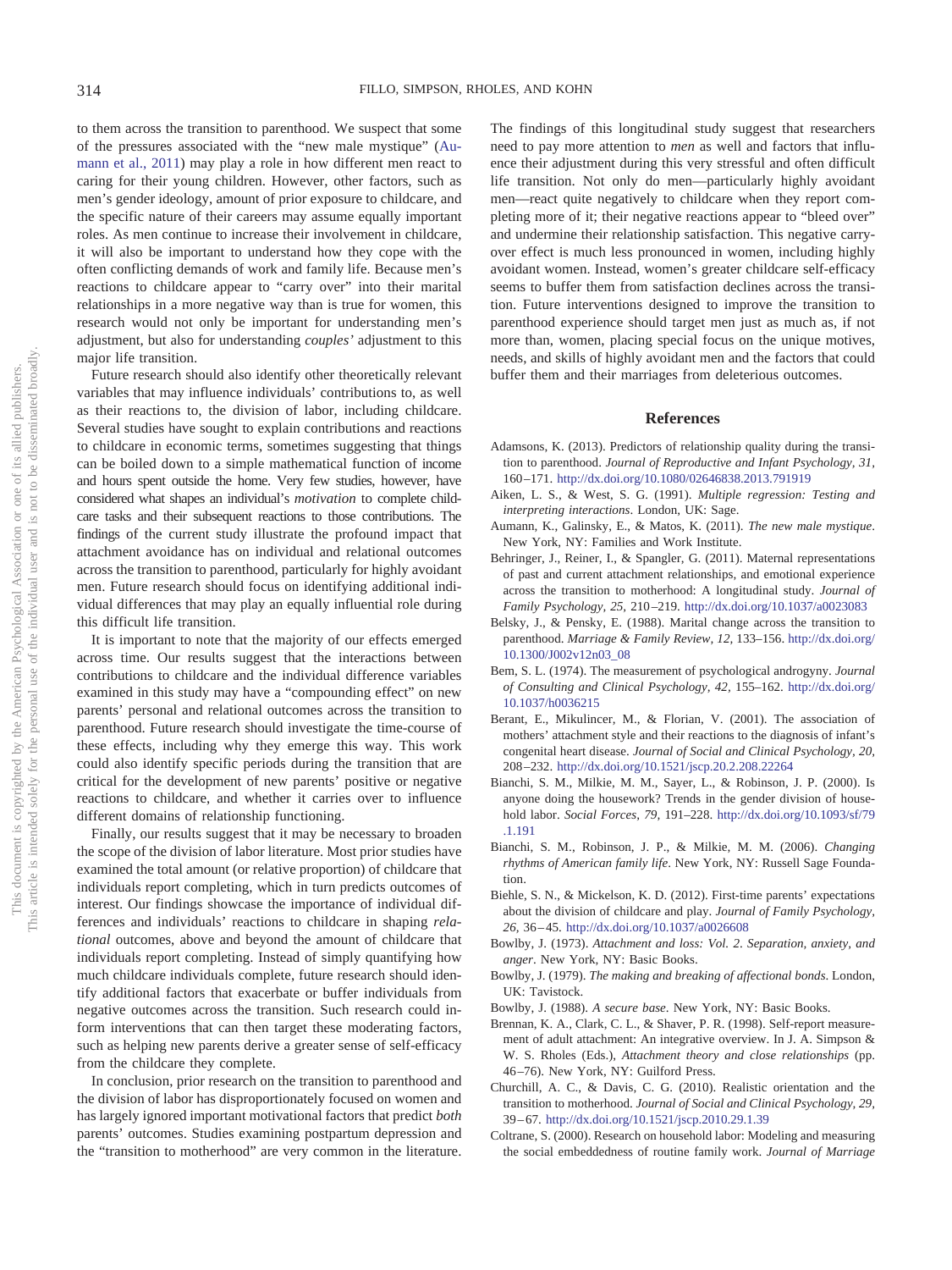*and the Family, 62,* 1208 –1233. [http://dx.doi.org/10.1111/j.1741-3737](http://dx.doi.org/10.1111/j.1741-3737.2000.01208.x) [.2000.01208.x](http://dx.doi.org/10.1111/j.1741-3737.2000.01208.x)

- <span id="page-17-0"></span>Cowan, C. P., & Cowan, P. A. (2000). *When partners become parents: The big life change in couples*. Mahwah, NJ: Erlbaum.
- <span id="page-17-2"></span>Cowan, C. P., Cowan, P. A., Heming, G., Garrett, E., Coysh, W. S., Curtis-Boles, H., & Boles, A. J., III. (1985). Transitions to parenthood: His, hers, and theirs. *Journal of Family Issues, 6,* 451– 481. [http://dx.doi](http://dx.doi.org/10.1177/019251385006004004) [.org/10.1177/019251385006004004](http://dx.doi.org/10.1177/019251385006004004)
- <span id="page-17-13"></span>Eagly, A. H., & Carli, L. (2007). *Through the labyrinth*. Boston, MA: Harvard Business School Press.
- <span id="page-17-10"></span>Ehrenberg, M. F., Gearing-Small, M., Hunter, M. A., & Small, B. J. (2001). Childcare task division and shared parenting attitudes in dual-earner families with young children. *Family Relations, 50,* 143–153. [http://dx](http://dx.doi.org/10.1111/j.1741-3729.2001.00143.x) [.doi.org/10.1111/j.1741-3729.2001.00143.x](http://dx.doi.org/10.1111/j.1741-3729.2001.00143.x)
- <span id="page-17-14"></span>Elek, S. M., Hudson, D. B., & Bouffard, C. (2003). Marital and parenting satisfaction and infant care self-efficacy during the transition to parenthood: The effect of infant sex. *Issues in Comprehensive Pediatric Nursing, 26,* 45–57. <http://dx.doi.org/10.1080/01460860390183065>
- <span id="page-17-22"></span>Feeney, J. A. (2008). Adult romantic attachment: Developments in the study of couple relationships. In J. Cassidy & P. R. Shaver (Eds.), *Handbook of attachment: Theory, research, and clinical applications* (2nd ed., pp. 456–480). New York, NY: Guilford Press.
- <span id="page-17-1"></span>Feeney, J. A., Hohaus, L., Noller, P., & Alexander, R. P. (2001). *Becoming parents: Exploring the bonds between mothers, fathers, and their infants*. New York, NY: Cambridge University Press. [http://dx.doi.org/](http://dx.doi.org/10.1017/CBO9781139164511) [10.1017/CBO9781139164511](http://dx.doi.org/10.1017/CBO9781139164511)
- <span id="page-17-16"></span>Galinsky, E., Aumann, K., & Bond, J. T. (2009). *Times are changing: Gender and generation work at home*. New York, NY: Families and Work Institute.
- <span id="page-17-31"></span>Gauthier, L., Guay, F., Senécal, C., & Pierce, T. (2010). Women's depressive symptoms during the transition to motherhood: The role of competence, relatedness, and autonomy. *Journal of Health Psychology, 15,* 1145–1156. <http://dx.doi.org/10.1177/1359105310364170>
- <span id="page-17-5"></span>Goldberg, A. E., & Perry-Jenkins, M. (2004). Division of labor and working-class women's well-being across the transition to parenthood. *Journal of Family Psychology, 18,* 225–236. [http://dx.doi.org/10.1037/](http://dx.doi.org/10.1037/0893-3200.18.1.225) [0893-3200.18.1.225](http://dx.doi.org/10.1037/0893-3200.18.1.225)
- <span id="page-17-23"></span>Hazan, C., & Shaver, P. R. (1990). Love and work: An attachment theoretical perspective. *Journal of Personality and Social Psychology, 59,* 511–524. <http://dx.doi.org/10.1037/0022-3514.59.2.270>
- <span id="page-17-15"></span>Hudson, D. B., Elek, S. M., & Fleck, C. M. (2001). First-time mothers' and fathers' transition to parenthood: Infant care self-efficacy, parenting satisfaction, and infant sex. *Issues in Comprehensive Pediatric Nursing, 24,* 31– 43. <http://dx.doi.org/10.1080/014608601300035580>
- <span id="page-17-24"></span>Johnston, D., & Swanson, D. (2006). Constructing the "good mother:" The experience of mothering ideologies by work status. *Sex Roles, 54,* 509 –519. <http://dx.doi.org/10.1007/s11199-006-9021-3>
- <span id="page-17-32"></span>Kamo, Y. (2000). "He said, she said:" Assessing discrepancies in husbands' and wives' reports on the division of household labor. *Social Science Research, 29,* 459 – 476. [http://dx.doi.org/10.1006/ssre.2000](http://dx.doi.org/10.1006/ssre.2000.0674) [.0674](http://dx.doi.org/10.1006/ssre.2000.0674)
- <span id="page-17-29"></span>Kashy, D. A., & Donnellan, M. B. (2008). Comparing MLM and SEM approaches to analyzing developmental dyadic data: Growth curve models of hostility in families. In N. A. Card, J. P. Selig, & T. D. Little (Eds.), *Modeling dyadic and interdependent data in the developmental and behavioral sciences* (pp. 165–190). New York, NY: Routledge.
- <span id="page-17-28"></span>Kenny, D. A., Kashy, D. A., & Cook, W. L. (2006). *Dyadic data analysis*. New York, NY: Guilford Press.
- <span id="page-17-8"></span>Kluwer, E. S., Heesink, J. A. M., & Van de Vliert, E. (1996). Marital conflict about the division of household labor and paid work. *Journal of Marriage and the Family, 58,* 958 –969. [http://dx.doi.org/10.2307/](http://dx.doi.org/10.2307/353983) [353983](http://dx.doi.org/10.2307/353983)
- <span id="page-17-9"></span>Kluwer, E. S., Heesink, J. A. M., & Van de Vliert, E. (1997). The martial dynamics of conflict over the division of labor. *Journal of Marriage and the Family, 59,* 635– 653. <http://dx.doi.org/10.2307/353951>
- <span id="page-17-3"></span>Kohn, J. L., Rholes, W. S., Simpson, J. A., Martin, A. M., III, Tran, S., & Wilson, C. L. (2012). Changes in marital satisfaction across the transition to parenthood: The role of adult attachment orientations. *Personality and Social Psychology Bulletin, 38,* 1509 –1525. [http://](http://dx.doi.org/10.1177/0146167212454548) [dx.doi.org/10.1177/0146167212454548](http://dx.doi.org/10.1177/0146167212454548)
- <span id="page-17-25"></span>Levy-Shiff, R. (1994). Individual and contextual correlates of marital change across the transition to parenthood. *Developmental Psychology, 30,* 591– 601. <http://dx.doi.org/10.1037/0012-1649.30.4.591>
- <span id="page-17-26"></span>Levy-Shiff, R., & Israelashvili, R. (1988). Antecedents of fathering: Some further explorations. *Developmental Psychology, 24,* 434 – 440. [http://dx](http://dx.doi.org/10.1037/0012-1649.24.3.434) [.doi.org/10.1037/0012-1649.24.3.434](http://dx.doi.org/10.1037/0012-1649.24.3.434)
- <span id="page-17-33"></span>Marini, M. M., & Shelton, B. A. (1993). Measuring household work: Recent experience in the United States. *Social Science Research, 22,* 361–382. <http://dx.doi.org/10.1006/ssre.1993.1018>
- <span id="page-17-4"></span>Meier, J. A., McNaughton-Cassill, M., & Lynch, M. (2006). The management of household and childcare tasks and relationship satisfaction in dual-earner families. *Marriage & Family Review, 40,* 61– 88. [http://dx](http://dx.doi.org/10.1300/J002v40n02_04) [.doi.org/10.1300/J002v40n02\\_04](http://dx.doi.org/10.1300/J002v40n02_04)
- <span id="page-17-18"></span>Mikulincer, M., & Shaver, P. R. (2003). Advances in experimental social psychology. In M. P. Zanna (Ed.), *The Attachment behavioral system in adulthood: Activation, psychodynamics, and interpersonal processes* (Vol. 35, pp. 53–152). New York, NY: Academic Press.
- <span id="page-17-19"></span>Mikulincer, M., & Shaver, P. R. (2007). *Attachment in adulthood: Structure, dynamics, and change*. New York, NY: Guilford Press.
- <span id="page-17-6"></span>Nomaguchi, K. M., & Brown, S. L. (2011). Parental strains and rewards among mothers: The role of education. *Journal of Marriage and Family, 73,* 621– 636. <http://dx.doi.org/10.1111/j.1741-3737.2011.00835.x>
- <span id="page-17-7"></span>Parker, K., & Wang, W. (2013). Modern parenthood: Roles of moms and dads converge as they balance work and family. *Pew Research Center Report*. Retrieved from [http://www.pewsocialtrends.org/files/2013/03/](http://www.pewsocialtrends.org/files/2013/03/FINAL_modern_parenthood_03-2013.pdf) [FINAL\\_modern\\_parenthood\\_03-2013.pdf](http://www.pewsocialtrends.org/files/2013/03/FINAL_modern_parenthood_03-2013.pdf)
- <span id="page-17-11"></span>Pedersen, D. E., Minnotte, K. L., Mannon, S. E., & Kiger, G. (2011). Exploring the relationship between types of family work and marital well-being. *Sociological Spectrum, 31,* 288 –315. [http://dx.doi.org/10.1080/](http://dx.doi.org/10.1080/02732173.2011.557038) [02732173.2011.557038](http://dx.doi.org/10.1080/02732173.2011.557038)
- <span id="page-17-27"></span>Pistrang, N. (1984). Women's work involvement and the experience of new motherhood. *Journal of Marriage and Family, 46,* 433– 447. [http://](http://dx.doi.org/10.2307/352475) [dx.doi.org/10.2307/352475](http://dx.doi.org/10.2307/352475)
- <span id="page-17-17"></span>Prentice, D. A., & Carranza, E. (2002). What women and men should be, shouldn't be, are allowed to be, and don't have to be: The contents of prescriptive gender stereotypes. *Psychology of Women Quarterly, 26,* 269 –281. <http://dx.doi.org/10.1111/1471-6402.t01-1-00066>
- <span id="page-17-34"></span>Press, J. E., & Townsley, E. (1998). Wives' and husbands' housework reporting: Gender, class, and social desirability. *Gender & Society, 12,* 188 –218. <http://dx.doi.org/10.1177/089124398012002005>
- <span id="page-17-21"></span>Rholes, W. S., Simpson, J. A., & Blakely, B. (1995). Adult attachment styles and mothers' relationships with their young children. *Personal Relationships, 2,* 35–54. [http://dx.doi.org/10.1111/j.1475-6811.1995](http://dx.doi.org/10.1111/j.1475-6811.1995.tb00076.x) [.tb00076.x](http://dx.doi.org/10.1111/j.1475-6811.1995.tb00076.x)
- <span id="page-17-12"></span>Rholes, W. S., Simpson, J. A., Blakely, B. S., Lanigan, L., & Allen, E. A. (1997). Adult attachment styles, the desire to have children, and working models of parenthood. *Journal of Personality, 65,* 357–385. [http://dx](http://dx.doi.org/10.1111/j.1467-6494.1997.tb00958.x) [.doi.org/10.1111/j.1467-6494.1997.tb00958.x](http://dx.doi.org/10.1111/j.1467-6494.1997.tb00958.x)
- <span id="page-17-30"></span>Rholes, W. S., Simpson, J. A., Campbell, L., & Grich, J. (2001). Adult attachment and the transition to parenthood. *Journal of Personality and Social Psychology, 81,* 421– 435. [http://dx.doi.org/10.1037/0022-3514](http://dx.doi.org/10.1037/0022-3514.81.3.421) [.81.3.421](http://dx.doi.org/10.1037/0022-3514.81.3.421)
- <span id="page-17-20"></span>Rholes, W. S., Simpson, J. A., & Friedman, M. (2006). Avoidant attachment and the experience of parenting. *Personality and Social Psychology Bulletin, 32,* 275–285. <http://dx.doi.org/10.1177/0146167205280910>